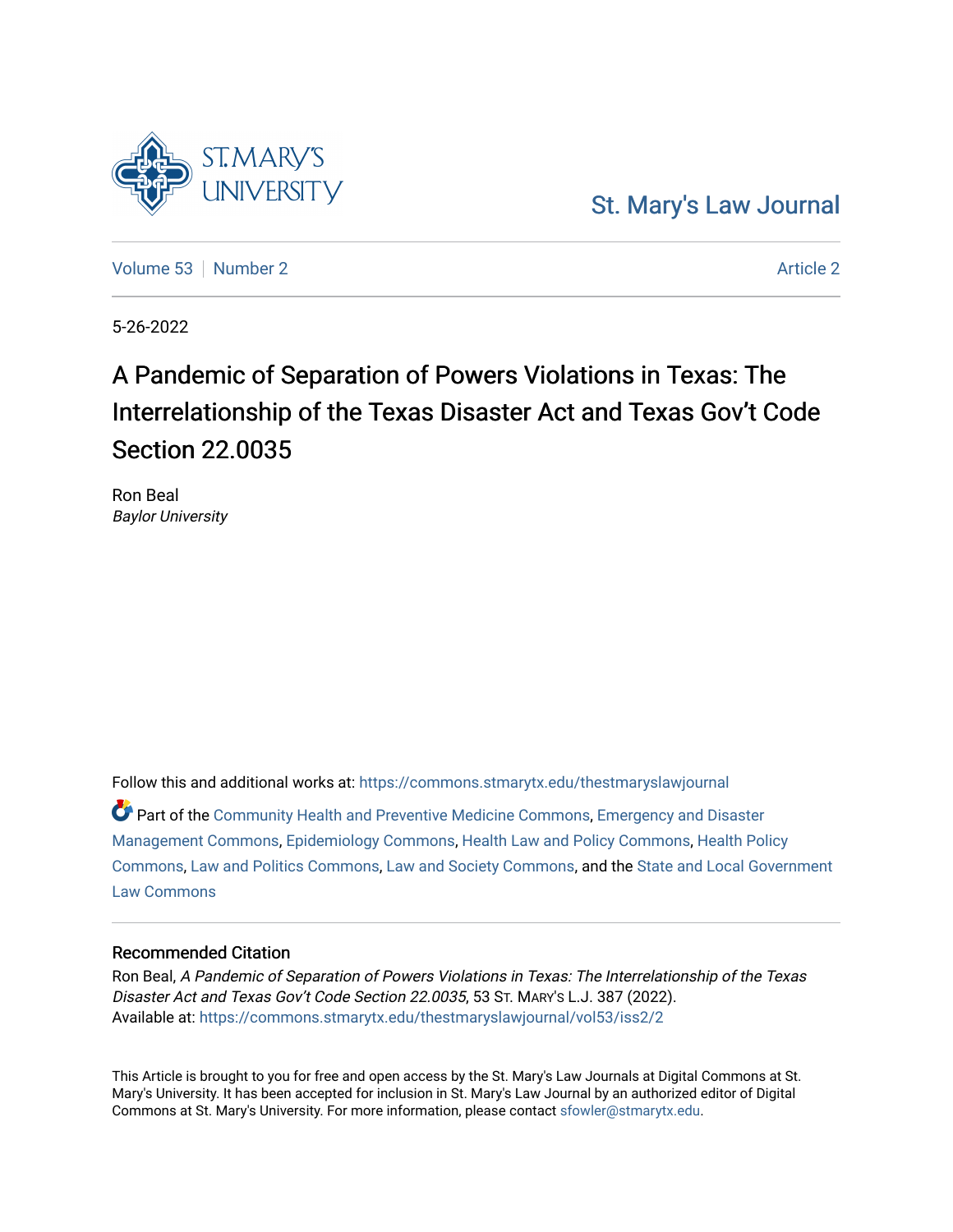# **ARTICLE**

# **A PANDEMIC OF SEPARATION OF POWERS VIOLATIONS IN TEXAS**: **THE INTERRELATIONSHIP OF THE TEXAS DISASTER ACT AND TEXAS GOV'T CODE SECTION 22.0035**

# **RON BEAL**\*

| Ι.  |                                                            |     |
|-----|------------------------------------------------------------|-----|
| П.  | Tex. Gov't Code, Chapter 418: The Power of the Texas       |     |
|     |                                                            |     |
|     |                                                            |     |
|     | B. The Governor May Suspend Regulatory Laws and Agency     |     |
|     |                                                            | 392 |
|     | C. The Governor's Power as to the Movement of People395    |     |
|     |                                                            |     |
|     |                                                            |     |
| Ш.  | Governor Abbott Indisputably Violated Separation of Powers |     |
|     |                                                            |     |
| IV. | The Texas Supreme Court Violated the Separation of Powers  |     |
|     | Provision by Allowing Governor Abbott to Seize Its         |     |
|     |                                                            |     |

387

<sup>\*</sup> Professor of Law, Baylor University; B.A. 1975, St. Olaf College; J.D. 1979, William Mitchell College of Law; LL.M. 1983, Temple University School of Law. Professor Beal is the author of *Texas Administrative Practice and Procedure*, Lexis Law Publishing (23rd ed. 2020).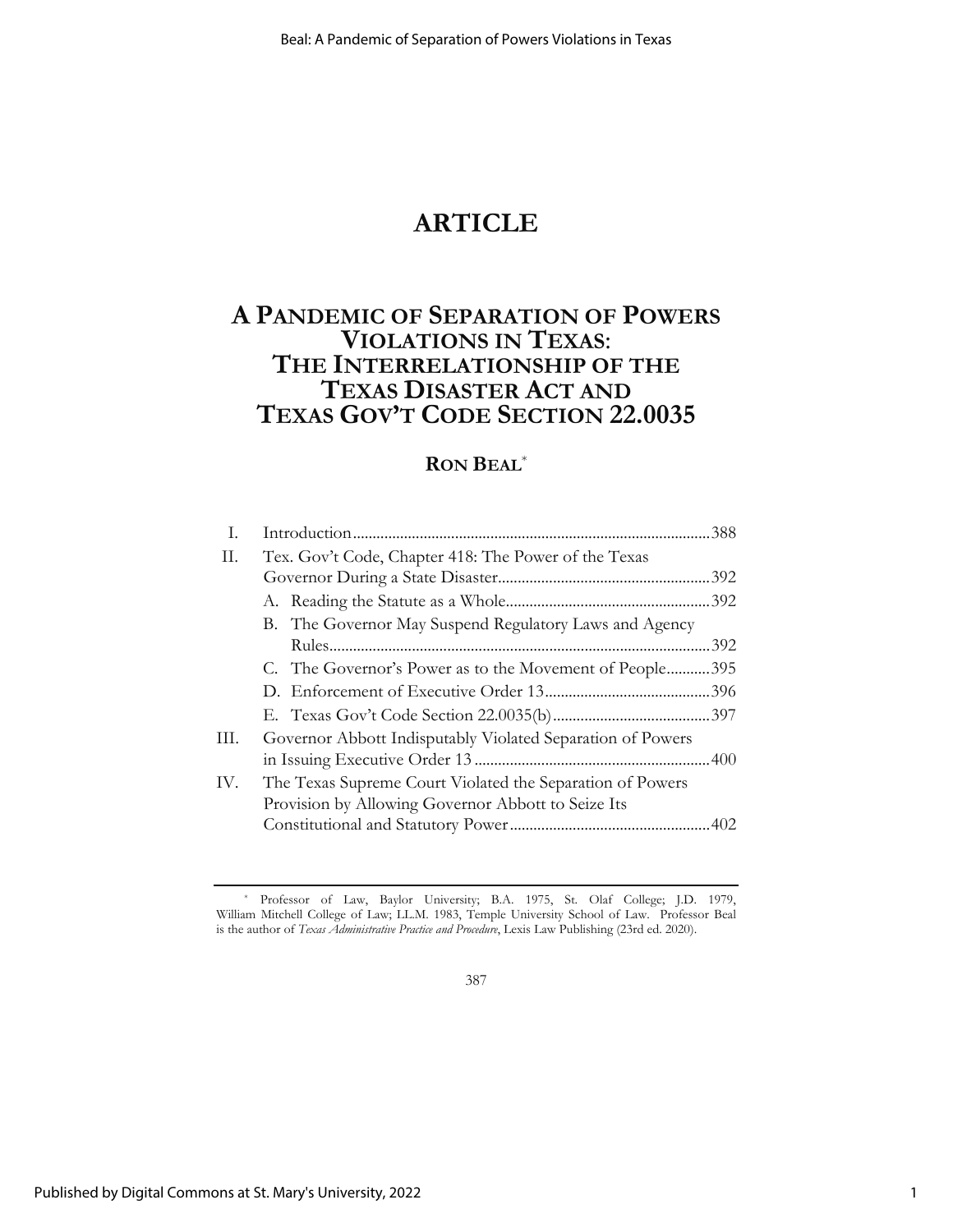| 388 |  | ST. MARY'S LAW JOURNAL                                                                                               | [Vol. 53:387 |
|-----|--|----------------------------------------------------------------------------------------------------------------------|--------------|
|     |  | A. Supreme Court's Failure to Exercise Its Inherent and<br>Statutory Power to Nullify Executive Order 13 Violates    |              |
|     |  |                                                                                                                      |              |
|     |  | B. The Supreme Court's Willingness to Hear and Decide a<br>Legal Challenge by Houston District Court Judges Violates |              |
|     |  | Separation of Powers and the Code of Judicial Conduct404                                                             |              |
|     |  | C. The District and County Court Judges Are Violating                                                                |              |
|     |  | Separation of Powers and the Code of Judicial Conduct 407                                                            |              |
|     |  |                                                                                                                      |              |

## ABSTRACT

This Article is on the interrelationship of the Texas Disaster Act and Texas Government Code Section 22.0035. The author demonstrates that the Governor of Texas and the Texas Supreme Court have grossly violated the separation of powers on a continuing basis since March 29, 2020 by Governor Abbott issuing Executive Order 13, which prohibits the granting of bail to anyone awaiting trial, and the Texas Supreme Court's unwillingness to invalidate that order administratively or judicially. Finally, the Article addresses the nearly one thousand district and county court judges who are constantly violating the separations of powers by failing to invalidate the order, choosing instead to follow it and thereby subject thousands of Texas citizens to unlawful incarceration. The violation of the Texas Constitution by two branches of government who are wholly ignoring clear and unambiguous statutes passed by the Texas legislature is simply alarming.

## I. INTRODUCTION

On Thanksgiving Day in 2017, Damon Allen, a 41-year-old highway patrol trooper, was gunned down during a traffic stop near Fairfield, which is a Texas town approximately sixty miles east of Waco, Texas.1 The suspect was 33-year old Dabrett Black, who was out of jail on bond.2 Prior to the killing, he had been arrested for allegedly assaulting a Smith County deputy.<sup>3</sup> What heightened the outcry of the trooper's death was a bail reform bill,

<sup>1.</sup> Jolie McCullough, *Texas Gov. Greg Abbott Proposes Bail Reform after Death of DPS Trooper*, THE TEX. TRIB. (Aug. 7, 2018, 9:00 PM), https://www.texastribune.org/2018/08/07/greg-abbottbail-reform-proposal/ [https://perma.cc/8Y6Z-BRME].

<sup>2.</sup> *Id.* 

<sup>3.</sup> *Id.*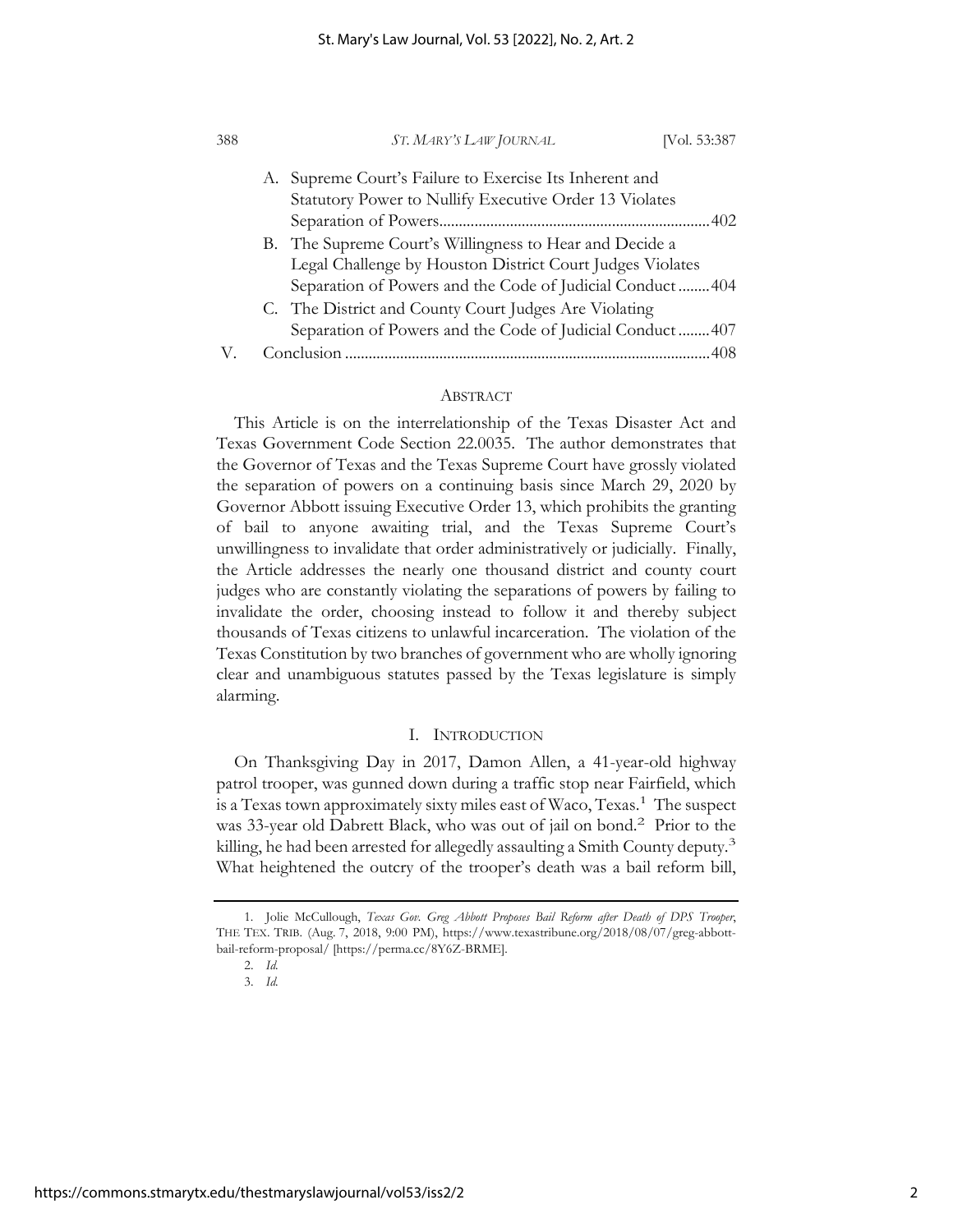which failed to pass in the 2017 Legislative Session.<sup>4</sup> The author of the bill was Senator John Whitmire, a Democrat from Houston.<sup>5</sup> He responded to the tragic news by stating: "If we're going to do bail bond reform, we ought to do real bail bond reform and look at the bill that passed the Senate last session .... The first part of my proposal would have prevented that guy from having a bond at all."6

In the 2019 Legislative Session, Senator Whitmire and State Representative Andrew Murr, a Republican from Junction, filed identical bills in the two houses for consideration of Senator Whitmire's bill that failed in the 2017 Session.<sup>7</sup> However, the governor worked with State Representative Kyle Kacal of College Station to achieve his goal of bail reform.<sup>8</sup> The major difference between Representative Kacal's bill and the other two bills filed was that it would vest with the governor's office the power to "develop the tool and recommend best practices for pretrial release decisions."<sup>9</sup> Even though Representative Kacal's H.B. 2020 did in fact pass in the house of representatives, it died in the senate.10

Thereby, through two legislative sessions, Governor Abbott's goal had been wholly frustrated: "Our goal at the same time is to make sure that if there are criminals who are dangerous who pose a threat to a law enforcement officer or the community, we're going to get them off the street and keep them off the street."<sup>11</sup>

Not long after the governor's legislative defeat, it goes without need of citation that a very different, much more catastrophic, ongoing event

<sup>4.</sup> *See id.* (notating the bill passed in the senate chamber but did not pass in the house chamber); *see also* Tex. S.B. 1338, 85th Leg., R.S. (2017) (indicating twenty-six senators voted "yea" to pass the bill).

<sup>5.</sup> *See* Tex. S.B. 1338, 85th Leg., R.S. (2017) (indicating bill by Senator Whitmire).

<sup>6.</sup> McCullough, *supra* note 1.

<sup>7.</sup> *See* Tex. S.B. 628, 86th Leg., R.S. (2019); Tex. H.B. 1323, 86th Leg., R.S. (2019).

<sup>8.</sup> *See* Jolie McCullough, *Gov. Greg Abbott's Influence has Shifted Texas Bail Reform Efforts Toward a Bill that Would Give Him More Control*, THE TEX. TRIB. (Mar. 18, 2019, 12:00 PM), https://www.texas tribune.org/2019/03/18/bail-reform-texas-legislature-damon-allen-act-bills/ [https://perma.cc/6K LR-2G53] (noting Representative Kacal's comments that he worked with Governor Abbott to craft the bill).

<sup>9.</sup> *Id.* 

<sup>10.</sup> *See* Mary Mergler, *What Went Right with Criminal Justice Reform in the 86th Session*, TEX. APPLESEED (June 27, 2019), https://www.texasappleseed.org/blog/what-went-right-criminal-justicereform-86th-session [https://perma.cc/L4TP-4THL] (noting bail reform failed to pass during the 86th Legislative Session).

<sup>11.</sup> *See* McCullough, *supra* note 1 (quoting Governor Abbott's comments on criminal justice reform).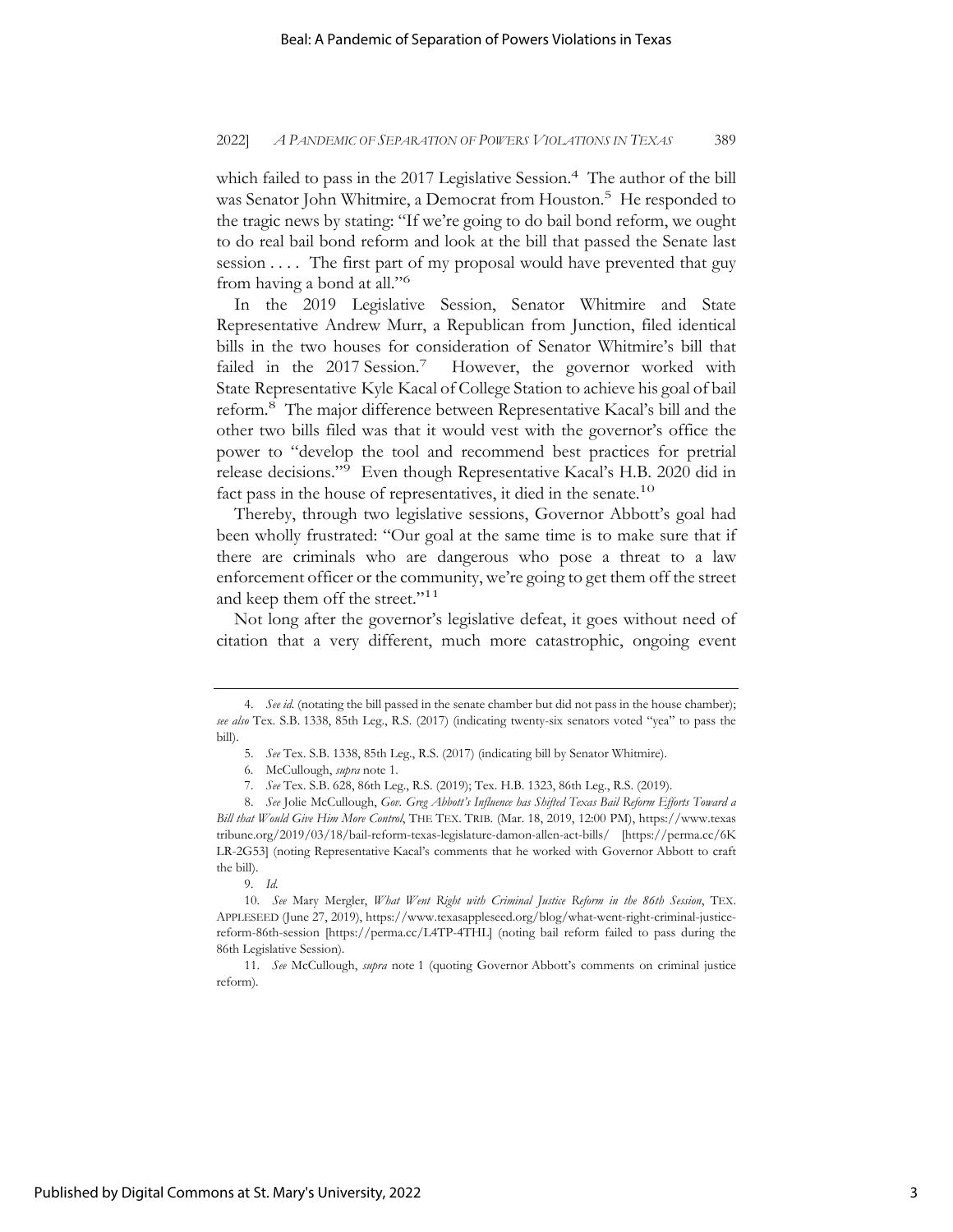commenced with the invasion of the United States from China, by the coronavirus, which soon turned into a nationwide pandemic. This ongoing event would seem to have absolutely no relationship to decisions made for pre-trial bail. However, on March 13, 2020, the governor declared that the pandemic had created an imminent disaster within the State of Texas, and pursuant to the powers vested in his office by Texas Government Code Section 418.014, he would exercise such powers as necessary to ensure the public safety.12

Barely more than two weeks after issuing twelve other executive orders applying to the general public and Texas businesses, and with no warning at all, Governor Abbott issued Executive Order 13.13 This order held, without factual justification, that many counties were "considering broadscale releases of arrested or jailed individuals," potentially including those who have committed felonies, due to the pandemic causing the need to reduce jail populations.<sup>14</sup> The governor concluded that this was a grave threat to public safety and it would hinder efforts to combat the pandemic.15 The governor then ordered the suspension of four criminal statutes, three of which allowed for pre-trial bail and one that allowed for the reduction of one's sentence for good conduct.<sup>16</sup>

These were the exact statutes related to pre-trial release and good time sentence-reduction that the legislature had considered and failed to amend and/or repeal in 2019 by H.B. 2020 to establish a more sensible system.<sup>17</sup> So too, they are also the same statutes targeted for amendment or repeal by the governor in which he had suffered rare defeats within the legislature.<sup>18</sup> Yet, there were immediate concerns from health experts that "[j]ails and prisons are overcrowded, inmates share everything from cells to showers to

<sup>12.</sup> The Governor of the State of Tex., Proclamation of March 13, 2020, 45 Tex. Reg. 2087, 2094 (2020).

<sup>13.</sup> The Governor of the State of Tex., Executive Order GA-13, 45 Tex. Reg. 2361, 2368–69 (2020).

<sup>14.</sup> *Id.* at 2369.

<sup>15.</sup> *Id.* 

<sup>16.</sup> *Id.* (mentioning specifically the following sections from the Texas Code of Criminal Procedure: Section 17.03 Personal Bond; 17.151 Release on Personal Bond if Delay of Trial; 15.21 Release on Personal Bond if Not Timely Demanded; 42.032 Good Conduct-Reduction of Sentence; and 42.035 Release with Electronic Monitoring).

<sup>17.</sup> Tex. H.B. 2020, 86th Leg., R.S. (2019).

<sup>18.</sup> *See* Mergler, *supra* note 10 ("Comprehensive bail reform was derailed by the introduction of a weaker bill with the [g]overnor's backing.").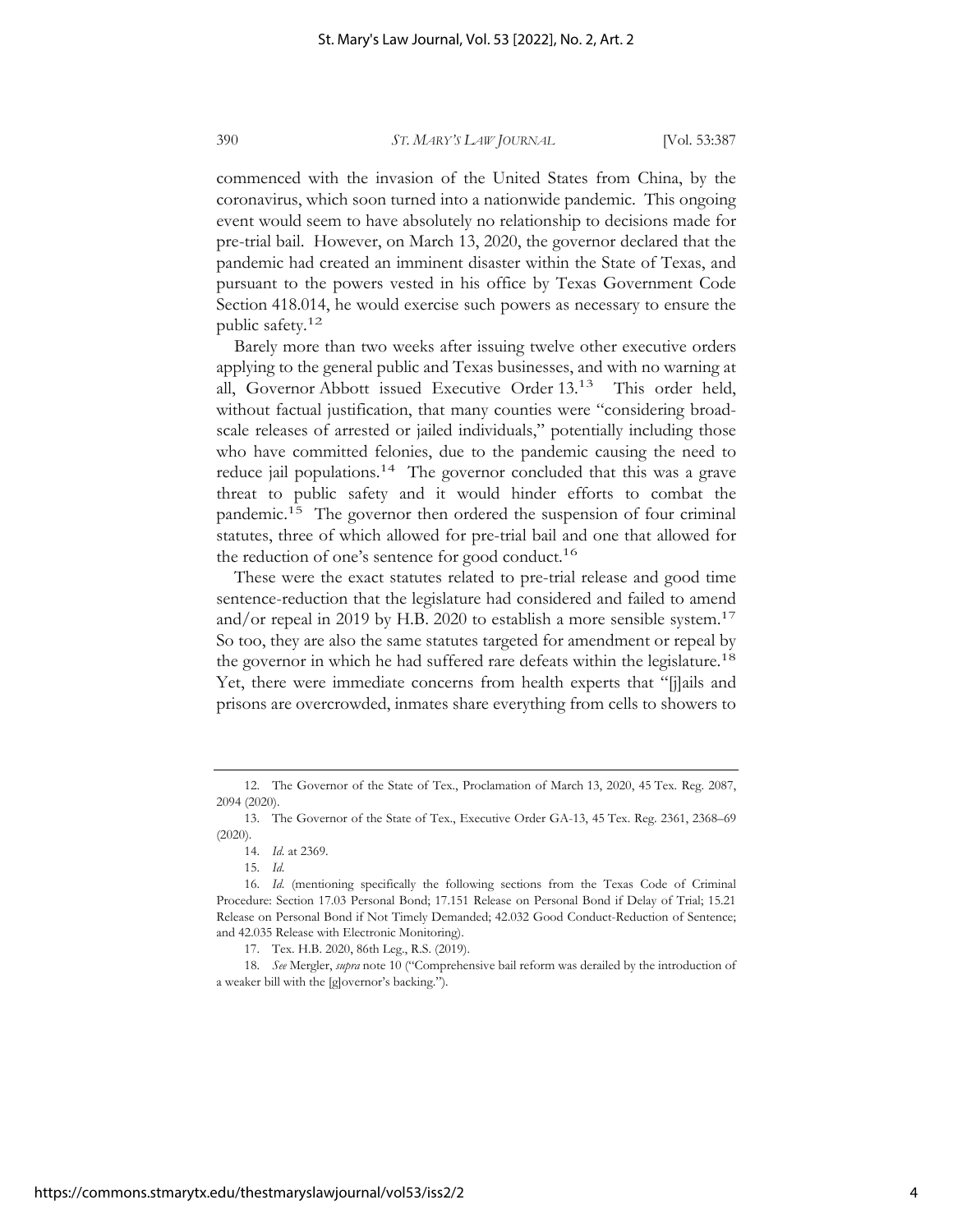dining spaces, and inmates have few resources for proper hygiene.<sup>19</sup> Without room to social distance, proper hygiene becomes even more important. [However,] most correctional facilities do not provide soap, and hand sanitizer has been banned in most prisons because it can be used to brew toxic alcoholic drinks."20

Despite these obvious concerns, one might be willing to defer to the governor when dealing with such a catastrophic pandemic. However, soon after the issuance of Executive Order 13, Attorney General Paxton issued a press release stating, "The unlawful release of 5,000 potentially violent criminals would directly endanger Texans. A health crisis cannot be used as an excuse to override the rule of law."21

Yet, the governor's and attorney general's official statements of wholly illegal activities by county and state officers were made with absolutely no facts or witness testimony to verify it, and the attorney general came up with a figure, with absolutely no proof, of 5000 felons fleeing through the streets of Texas!<sup>22</sup> Finally, the attorney general cites the "rule of law,"<sup>23</sup> but would that not be fulfilled by only allowing the release of those inmates that the four current laws allow rather than suspending them as the governor did in his executive order?

The intent and good faith of the governor and attorney general may be debatable, but the conversation radically changes if it can be established that he knew or clearly should have known, as a licensed attorney himself, that he simply had no statutory power under Chapter 418 to suspend these criminal laws. The governor relied solely on this statutory provision in Executive Order 13.24

<sup>19.</sup> Jerusalem Demsas, *80 Percent of Those Who Died of Covid-19 in Texas County Jails were Never Convicted of a Crime*, VOX (Nov. 12, 2020, 2:50 PM) (citation omitted) (internal quotation marks omitted), https://www.vox.com/2020/11/12/21562278/jails-prisons-texas-covid-19-coronaviruscrime-prisoners-death [https://perma.cc/SED4-MCKJ].

<sup>20.</sup> *Id*.

<sup>21.</sup> Press Release, Ken Paxton, Attorney General of Texas, AG Paxton Defends Governor Abbott's Executive Order Prohibiting the Release of Dangerous Individuals from Dallas Jails (Apr. 15, 2020), https://www.texasattorneygeneral.gov/news/releases/ag-paxton-defends-governor-abbottsexecutive-order-prohibiting-release-dangerous-individuals-dallas [https://perma.cc/V3FA-QQCC].

<sup>22.</sup> *See id.*

<sup>23.</sup> *Id.* 

<sup>24.</sup> The Governor of the State of Tex., Executive Order GA-13, 45 Tex. Reg. 2361, 2369 (2020).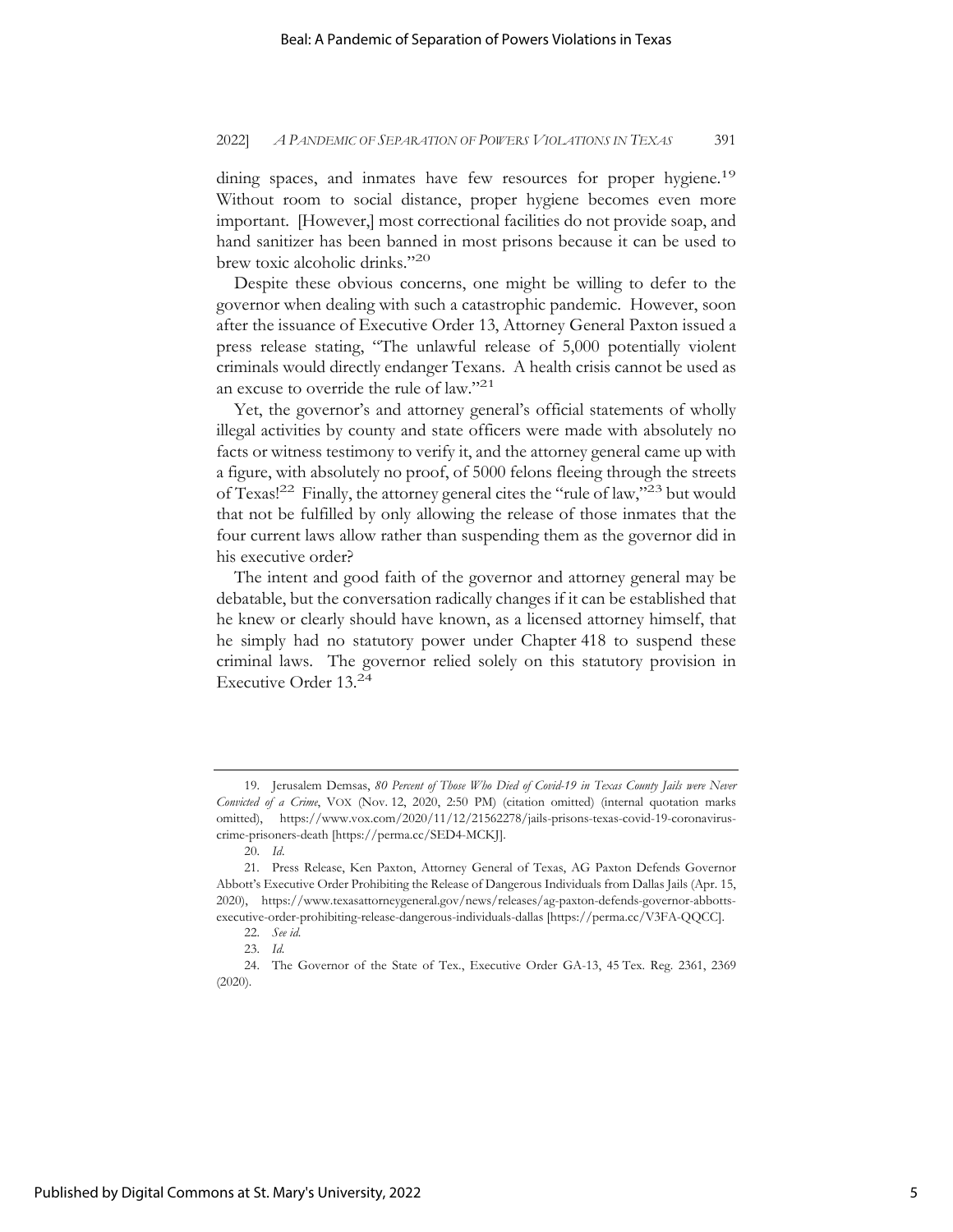## II. TEX. GOV'T CODE, CHAPTER 418: THE POWER OF THE TEXAS GOVERNOR DURING A STATE DISASTER

### A. *Reading the Statute as a Whole*

It is true that, Governor Abbott, in issuing Executive Order 13, was acting pursuant to his constitutional authority. Article IV, Section 10 of the Texas Constitution grants him the power to faithfully execute the laws.25 Yet, that power only extends as far as the constitutional words make clear, that is, the power is governed and limited by the words in the statute. Therefore, the existence and/or extent of the governor's power is based solely on statutory interpretation and the final determination of what that law means is for the judiciary to decide.<sup>26</sup>

A cardinal rule of statutory construction is that any particular word or phrase must be consistent with the statute's reading as a whole. $27$ In construing Chapter 418 in its entirety, there is absolutely no express mention of the power of the governor to affect the workings of the judiciary or suspend criminal laws. The Supreme Court of Texas has often held that "every word of a statute must be presumed to have been used for a purpose. Likewise, we believe every word excluded from a statute must also be presumed to have been excluded for a purpose."28 The legislature clearly knows how to write "judiciary" and "criminal laws" or even "penal laws" and it simply did not do so. There can be no question that these omissions were deliberate.

## B. *The Governor May Suspend Regulatory Laws and Agency Rules*

In Executive Order 13, the governor first, specifically relies upon Section  $418.016(a)$ ,<sup>29</sup> which provides that "[t]he governor may suspend the provisions of any regulatory statute prescribing the procedure for conduct

<sup>25.</sup> TEX. CONST. art. IV, § 10.

<sup>26.</sup> *See* Havlen v. McDougall, 22 S.W.3d 343, 345 (Tex. 2000) (noting statutory interpretation is a question of law, not fact); *see also,* Ron Beal, *The Art of Statutory Construction: Texas Style*, 64 BAYLOR L. REV. 339, 351–53 (2012) (referring to the judiciary as a "caregiver" of a statute).

<sup>27.</sup> TGS-NOPEC Geophysical Co. v. Combs, 340 S.W.3d 432, 439 (Tex. 2011); HCBeck, Ltd. v. Rice, 284 S.W.3d 349, 352 (Tex. 2009) (explaining the steps of statutory construction); *see* Beal, *supra*  note 26 at 374–75 (discussing the analysis of a statute as a whole).

<sup>28.</sup> *In re* Bell*,* 91 S.W.3d 784, 790 (Tex. 2002) (citations omitted) (quoting Cameron v. Terrell & Garrett, Inc., 618 S.W.2d 535, 540 (Tex. 1981)); *see also* Beal, *supra* note 26 at 397–98 ("When the legislature includes a provision in one part of a statute, but omits it in another, that may be precisely what the legislature intended.").

<sup>29.</sup> The Governor of the State of Tex., Executive Order GA-13, 45 Tex. Reg. 2361, 2369 (2020).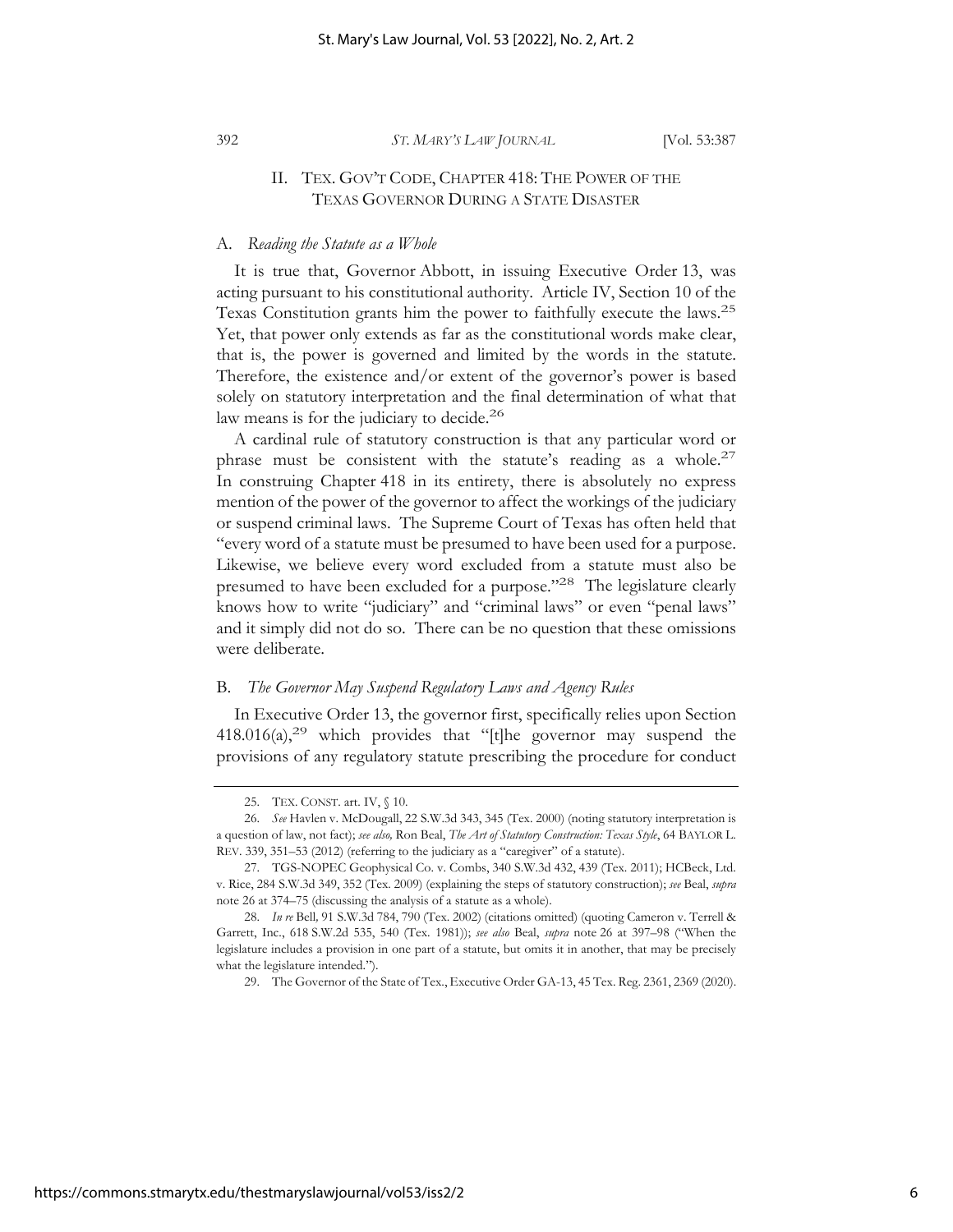of state business . . . or rules of a state agency . . . ."30 When the legislature uses a term with an accepted legal meaning without a statutory definition, the Supreme Court of Texas has held it was intended by the legislature for it to be given its legal meaning.<sup>31</sup> The use of the phrase "regulatory statutes" has no ordinary meaning, but it is one used by lawyers and courts.<sup>32</sup> It is asserted this phrase is so commonly understood within the law, that it is undisputed the phrase includes only civil laws where most, but not all, are to be administered by executive agencies with rulemaking authority to fulfill the purposes of the statute.<sup>33</sup>

However, since at least 1972, the United States Supreme Court has made a distinction between regulatory statutes which regulate businesses that are civil in nature, and criminal statutes which are penal in nature.34 That is the exact language of Chapter 418 quoted above that allows the suspension of regulatory statutes "*for [the] conduct of state business.*"35 The Texas Supreme Court, the Texas Court of Criminal Appeals, and many other courts of appeals have cited to the same definition as the United States Supreme Court in making the distinction between regulatory and criminal laws.<sup>36</sup> Statutes related to the conduct of business have no relationship to the criminal justice system or its laws. In all of the cited cases, the courts all refer to the fact that, in contrast to civil laws regulating business, the legislature adopts penal or criminal laws.37

<sup>30.</sup> TEX. GOV'T CODE ANN. § 418.016(a).

<sup>31.</sup> *See* McBride v. Clayton, 166 S.W.2d 125, 128 (Tex. 1942) (indicating existing statutes and court decision determine the meaning and effect of other statutes' language); Shook v. Walden, 304 S.W.3d 910, 917 (Tex. App.—Austin 2010, pet. denied) ("We should also read every word, phrase, and expression in a statute as if it were deliberately chosen, and likewise presume that words excluded from the statute are done so purposefully."); *see also* Beal, *supra* note 26 at 386–88 (explaining how a term is defined within a statute).

<sup>32.</sup> *See infra* notes 34, 36–37 and accompanying discussion.

<sup>33.</sup> *See generally* RON BEAL, TEXAS ADMINISTRATIVE PRACTICE AND PROCEDURE ch. 1 (23rd ed. 2020).

<sup>34.</sup> Papachristou v. City of Jacksonville, 405 U.S. 156, 162–63 (1972).

<sup>35.</sup> TEX. GOV'T CODE ANN. § 418.016(a) (emphasis added).

<sup>36.</sup> Pennington v. Singleton, 606 S.W.2d 682, 689 (Tex. 1980) (citing *Papachristou*, 405 U.S. at 162); Ely v. State, 582 S.W.2d 416, 419 (Tex. Crim. App. 1979) (same); Anding v. City of Austin, No. 03-18-00307-CV, 2020 WL 2048255, at \*5 (Tex. App.—Austin Apr. 29, 2020, no pet.) (mem. op.) (same); City of Houston v. Harris Cnty Outdoor Adv. Ass'n, 732 S.W.2d 42, 51 (Tex. App.— Houston [14th Dist.] 1987, writ ref'd n.r.e.) (same); Huett v. Texas, 672 S.W.2d 533, 537 (Tex. App.— Dallas 1984, no writ).

<sup>37.</sup> *Pennington*, 606 S.W.2d at 689; *Ely*, 582 S.W.2d at 419; *Anding*, 2020 WL 2048255, at \*5; *Harris Cnty Outdoor Adv. Ass'n*, 732 S.W.2d at 51; *Huett*, 672 S.W.2d at 537.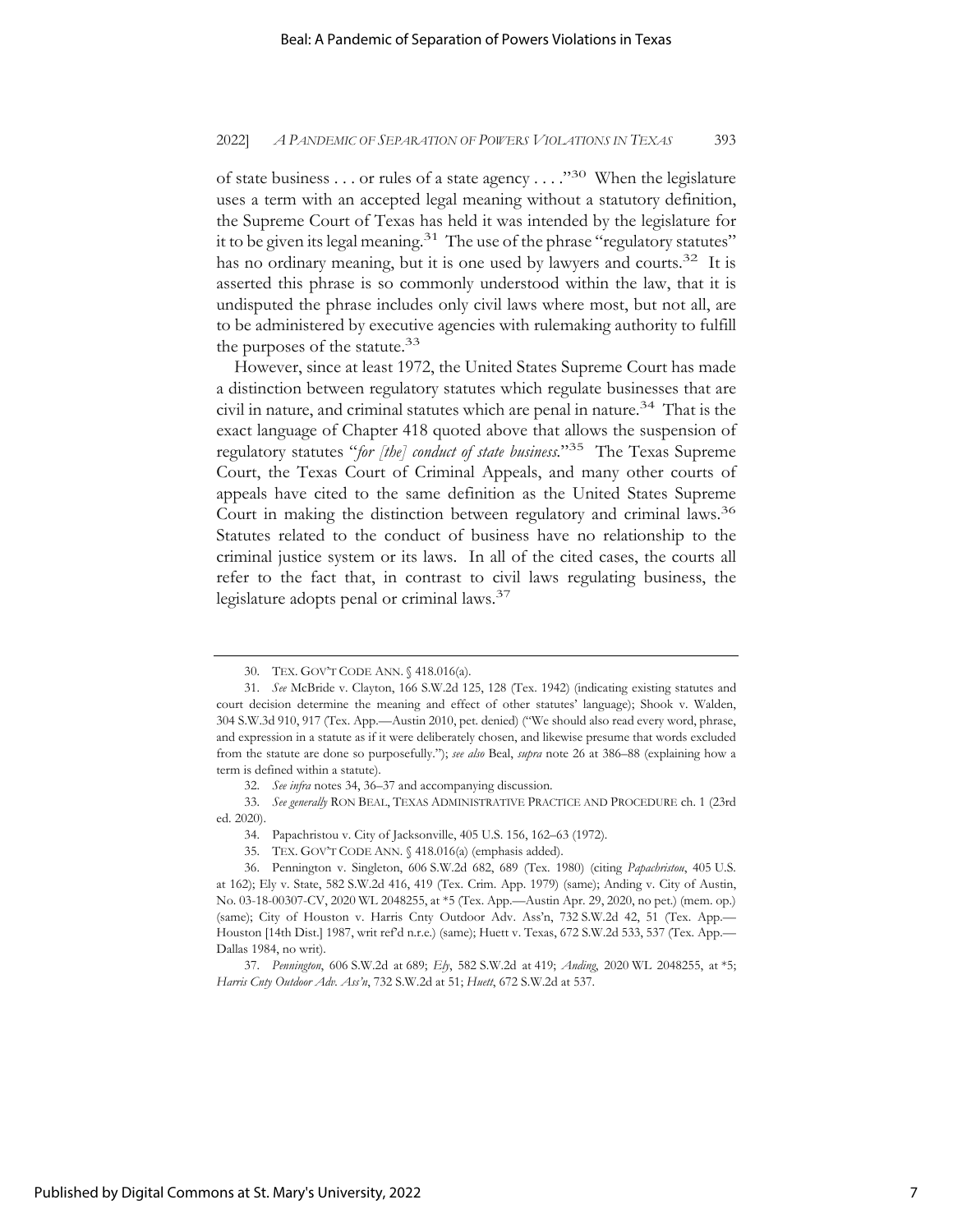It also goes without citation that the phrases "criminal law" or "penal law" are the only phrases used by the legislature for laws that set forth prohibitions that will result in a criminal fine, incarceration, or other punishment. It is simply absurd and nonsensical to read the phrase "regulatory statutes" to include criminal or penal laws when not so stated or defined.<sup>38</sup> The glaring omission of these phrases from the statute, by itself, is compelling evidence that the legislature had absolutely no intention of empowering the governor to suspend such laws.<sup>39</sup>

In addition, the title of this section of the statute is "Suspension of Certain Laws and Rules."<sup>40</sup> The plain meaning of these words makes clear, the legislature was focusing on "certain" civil, regulatory statutes and the rules of state agencies. The legislature did not state "any and all" laws or "the laws of the State of Texas." The legislature deliberately stated the governor may suspend regulatory laws and rules.<sup>41</sup> That was it and it was deliberate.

Also, another canon of statutory construction mandates that the courts read a term within its phrase and sentence, and not in isolation.<sup>42</sup> For a court should not give one provision a meaning that is out of harmony or inconsistent with the other provisions, although it might be susceptible to such a construction standing alone.<sup>43</sup> The statute speaks in terms of regulatory laws and the rules of a "state agency."44 By the legislature adopting the phrase "state agency," not defining the phrase and not merely stating "agency" or "governmental body," the legislature was clearly referring, once again, to state agencies who enforce civil and not criminal law. This is so, for the courts will always presume the legislature adopts a law with full knowledge of existing laws and with reference to them.<sup>45</sup> The phrase "state agency" has a definite legal meaning set forth in the Administrative Procedure Act, applying to agencies that enforce civil laws,

<sup>38.</sup> A statute must be interpreted to reach a fair and reasonable, not an absurd, result. *See* TGS-NOPEC Geophysical Co. v. Combs, 340 S.W.3d 432, 439 (Tex. 2011); City of Dallas v. Abbott, 304 S.W.3d 380, 384 (Tex. 2010).

<sup>39.</sup> *See supra* notes 27–28 and accompanying text.

<sup>40.</sup> TEX. GOV'T CODE ANN. § 418.016.

 <sup>41.</sup> *Id.* § 418.016(a).

 <sup>42.</sup> *See* City of Waco v. Kelley, 309 S.W.3d 536, 542 (Tex. 2010) (stating the Court does not read terms in statutes in insolation).

<sup>43.</sup> *Id.* 

<sup>44.</sup> TEX. GOV'T CODE ANN. § 418.016(a).

<sup>45.</sup> McBride v. Clayton, 166 S.W.2d 125, 128 (Tex.1942); *see also In re* Pirelli Tire, LLC, 247 S.W.3d 670, 677 (Tex. 2007).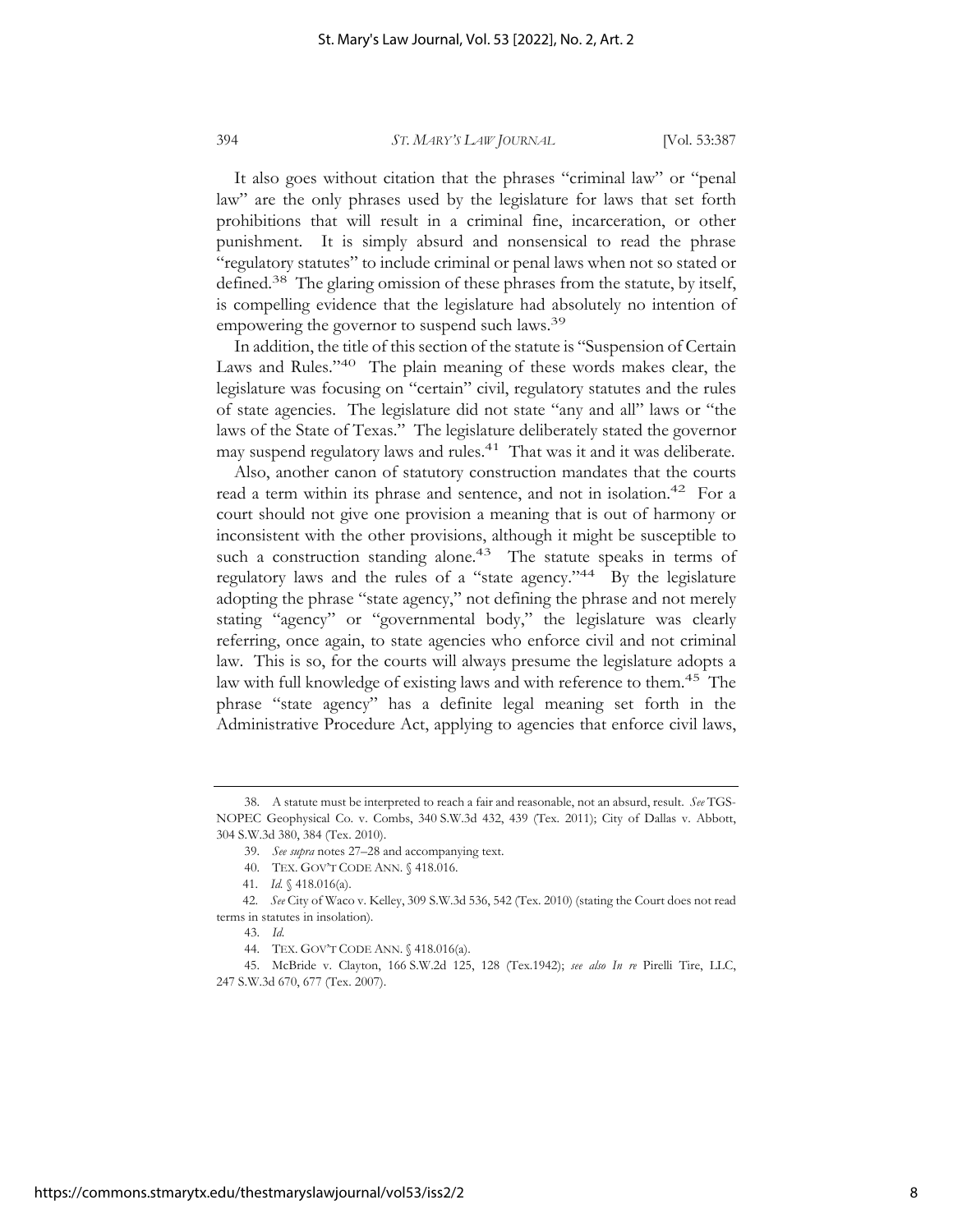of "a state officer, board, commission or department of statewide jurisdiction that makes rules or determines contested cases."<sup>46</sup>

### C. *The Governor's Power as to the Movement of People*

The governor also relied on another specific provision in Chapter 418 that allows him to "control ingress and egress to and from a disaster area and the movement of persons and the occupancy of premises in the area."<sup>47</sup> The first part of this provision is inapplicable because the governor declared a state of disaster for all counties in the State of Texas. Thus, there is no need to control the ingress and egress to and from a disaster area.<sup>48</sup> However, by suspending the right of parole or early release from prison, the governor was clearly relying upon his power to suspend laws prohibiting the release of citizens from jail or prison when the criminal law otherwise provides that they should be released. The governor was clearly restricting the inmates' movement within the disaster area and mandating occupancy within a jail or prison.

However, this entire statutory provision is simply a nullity, for the governor has no power to suspend criminal laws. Criminal laws, without need of citation, have dictated the current residence of these inmates. Clearly, a condition precedent for the ability to control persons' actions is the ability of the governor to suspend any law that would be inconsistent with his order. Since he cannot suspend criminal laws, the legislature is evidencing a clear intent that he cannot take control of the entire state criminal justice system and county jails by executive order.

Reaffirming what was set forth at the beginning of this analysis,49 for the governor to assert that he has the power to assume control of the entire criminal justice system and county jails without the statute mentioning either set of entities is simply absurd.<sup>50</sup> It goes without citation that the entire focus of these systems is clearly to control the physical whereabouts and conditions of the confinement of inmates. Under the governor's interpretation, the legislature gave him that power despite never once mentioning this massive criminal justice system by name.

<sup>46.</sup> TEX. GOV'T CODE ANN. § 2001.003(7).

<sup>47.</sup> TEX. GOV'T CODE ANN. § 418.018(c).

<sup>48.</sup> The Governor of the State of Tex., Proclamation of March 13, 2020, 45 Tex. Reg. 2087, 2095 (2020).

<sup>49.</sup> *See supra* notes 27–28 and accompanying text.

<sup>50.</sup> *See supra* note 38 and accompanying text.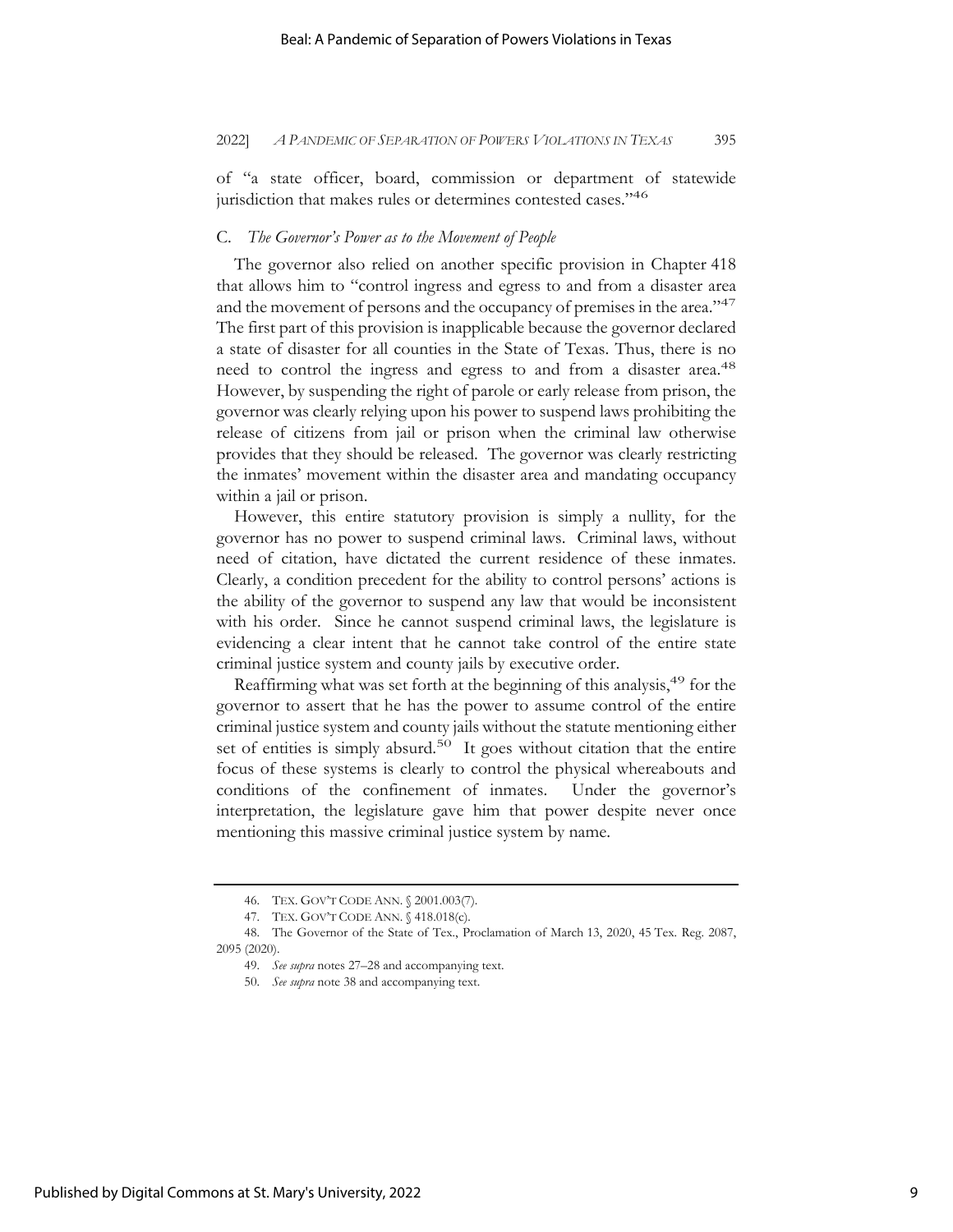Furthermore, a common sense reading of these words is that the governor is able to order citizens where they must go or not go when he otherwise has no such authority to do so under existing laws. It removes the power and discretion of a citizen to be or not be in any legal place he or she chooses. Again, someone who is involuntarily, physically detained by the judiciary has no freedom that can or needs to be restricted by the governor. The only way the prison population must comply with a governor's order is for other state officers, namely the judiciary, to violate existing criminal statutes that dictate whether an inmate remains in jail or prison or not. It has been established that the legislature granted no such powers to the governor. The Texas Supreme Court held long ago that a "legislature legislates by legislating, not by doing nothing, not by keeping silent."<sup>51</sup> When it comes to the validity of criminal laws and the power of the judiciary to enforce those provisions during a disaster, the legislature clearly did not grant the governor the power to do so pursuant to Chapter 418.

## D. *Enforcement of Executive Order 13*

Executive Order 13 stated that "no authority" could release a person pursuant to the suspended criminal statutes during the pendency of the order.52 Of course, it was unquestioned that such "authority" would be a district or county court judge. Violation of an executive order under Chapter 418 could result in criminal prosecution, a fine of up to \$1000.00 and a sentence of up to 180 days in jail.<sup>53</sup> This simply means that the governor believed Chapter 418 gave him the authority to criminally prosecute constitutional judges when they are exercising their constitutional duties to determine the constitutionality, statutory validity, and application of an executive order.

Once again, this conclusion was made despite the fact that Chapter 418 makes absolutely no mention of the Judicial Branch generally or district and county court judges specifically.<sup>54</sup> It is simply beyond reasonable contemplation that the governor could in any way reasonably believe that an Executive Branch order could subject a constitutional officer to criminal

<sup>51.</sup> Sanchez v. Schindler, 651 S.W.2d 249, 252 (Tex. 1983) (citation omitted).

<sup>52.</sup> The Governor of the State of Tex., Executive Order GA-13, 45 Tex. Reg. 2361, 2369 (2020).

<sup>53.</sup> TEX. GOV'T CODE ANN. § 418.173 (c).

<sup>54.</sup> TEX. GOV'T CODE ANN. § 418.001 et seq.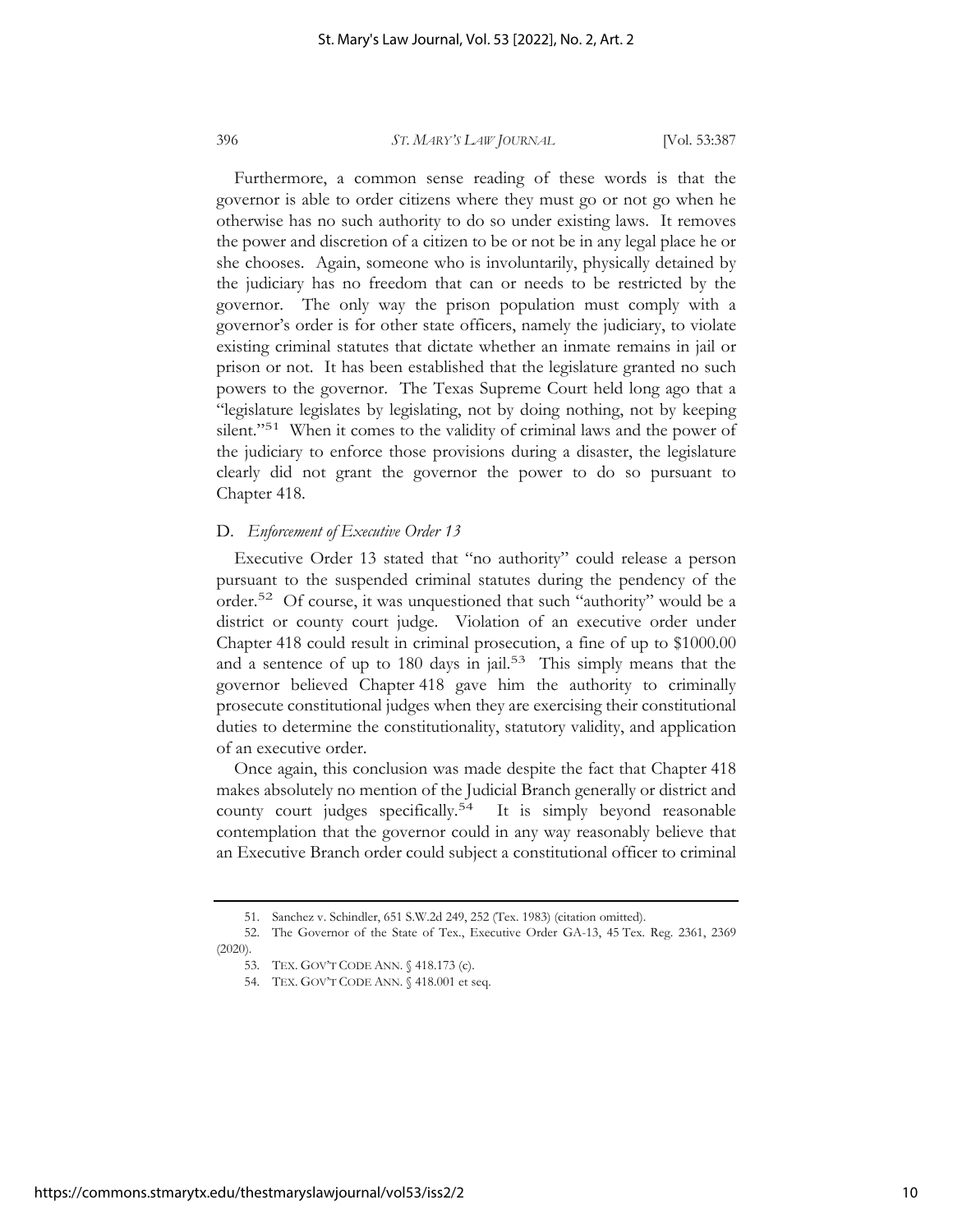prosecution for exercising his or her constitutional duties. Particularly, due to the fact that the United States Supreme Court has long recognized the principle that the judiciary must be free of domination by other branches of government.55 For our licensed attorney-governor to even consider, and then finally require in the executive order, that all district and county court judges must comply or be prosecuted, is once again, absurd (a tired phrase, but nonetheless true).

In fact, the more reasonable and constitutional approach is to do what the legislature actually accomplished, that is, to expressly give regulatory power to the Texas Supreme Court which clearly and unambiguously established that the governor does not have such power. That statutory provision was wholly absent from Executive Order 13.

### E. *Texas Gov't Code Section 22.0035(b)*

The Texas Supreme Court set the standard for this statutory canon in 1942 and its use in this context: "[a]ll statutes are presumed to be enacted by the legislature with full knowledge of the existing condition[s] of the law and with reference to it."56 Chapter 418, also known as the Texas Disaster Act of 1975, was created under the auspices of the Executive Branch and finally codified in  $1987.57$  In 2009, the Legislature amended the Texas Government Code, Title 2, Courts, and specifically added Section 22.0035.<sup>58</sup> Therefore, the legislature was well aware of the powers it had granted the governor when Section 22.0035 was adopted. Further, actual knowledge is clear, for Section 22.0035(a) adopts the exact definition of a "disaster" as set forth in Chapter 418.59

Section 22.0035(b) expressly provides that the Supreme Court of Texas "*may modify or suspend procedures of any court proceeding affected by a disaster during the pendency of a disaster declared by the governor.*"60 Thereby, the judiciary will charge the legislature with knowledge of the powers conferred upon the governor in Section 418, that such power did not include the ability to modify criminal laws or order judges on how to conduct their proceedings, if at all, and imply that they knowingly granted such powers to the Texas

<sup>55.</sup> United States v. Will, 449 U.S. 200, 217–18 (1980).

<sup>56.</sup> McBride v. Clayton, 166 S.W.2d 125, 128 (1942); *see also In re* Pirelli Tire, LLC, 247 S.W.3d 670, 677 (Tex. 2007) (same).

<sup>57.</sup> Acts May 21, 1987, 70th Leg., R.S., ch. 147, § 1, 1987 Tex. Gen. Laws 316, 317.

<sup>58.</sup> Acts June 19, 2009, 81st Leg., R.S., ch. 1280, § 5.01, 2009 Tex. Gen. Laws 4032, 4046.

<sup>59.</sup> TEX. GOV'T CODE ANN. § 418.004(1).

<sup>60.</sup> TEX. GOV'T CODE ANN. § 22.0035(b) (emphasis added).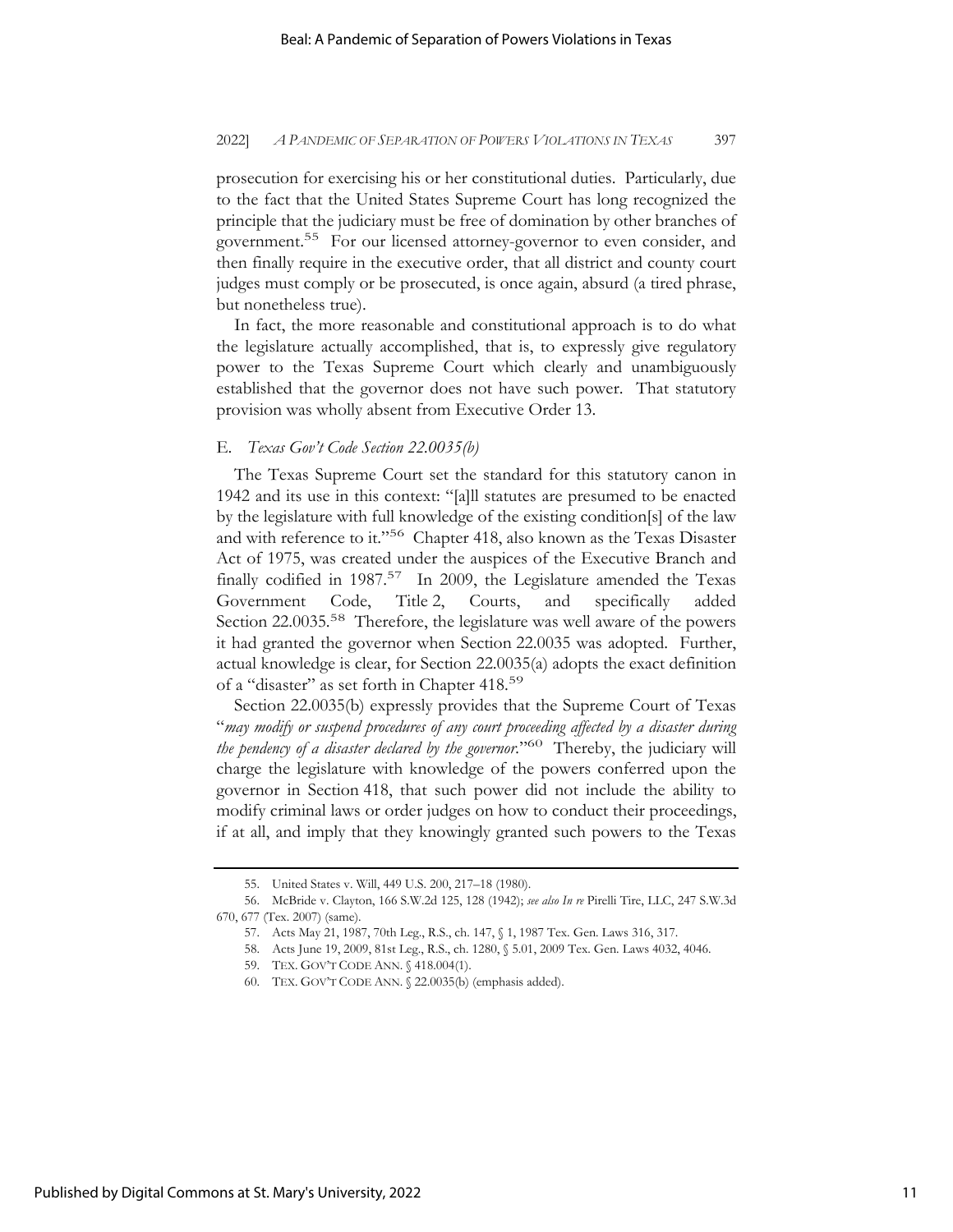Supreme Court since such power had not been granted to the governor. There would be no reasonable basis to conclude otherwise, for it would be absurd to read the two statutes to grant the same power simultaneously to both branches of government. Once again, the judiciary will interpret statutes to reach a fair and reasonable result and not an absurd one.<sup>61</sup> In addition, the judiciary will interpret a statute to be feasible in execution<sup>62</sup> and not a useless act.<sup>63</sup> Thus, it is not even debatable that there would not be any sane reason or reasonable basis to construe the two statutory provisions in such a manner.

This grant of power is clearly very broad. "Any" is defined as "used to indicate one selected without restriction."64 "Proceeding" is defined as "[t]he regular and orderly progression of a lawsuit, including all acts and events between the time of commencement and the entry of judgment."<sup>65</sup> Finally, "procedural law" is defined as "[t]he rules that prescribe the steps for having a right or duty judicially enforced, as opposed to the law that defines the specific rights or duties themselves."<sup>66</sup> Thus, there is no question that the legislature delegated by statute to the Texas Supreme Court any and all powers to control any proceeding of any kind regarding the rights, duties, and privileges of parties who are part of a criminal or civil proceeding.

There is no debate that in a criminal proceeding where a defendant has been arrested, charged, and is awaiting her or his criminal trial, an integral part of that process is determining when or if the defendant is entitled to be released on bail. Thereby, it is unquestioned that the legislature delegated to the Texas Supreme Court the power to decide if and when such hearings should be held, and if not, where the defendant will remain incarcerated in the meantime pending the reduction of the pandemic's negative effects on this process.

Therefore, the adoption of Section 22.035 clearly and unambiguously sets forth that if any criminal law is to be suspended during a governor-declared disaster, it is exclusively the power of the Supreme Court of Texas to do so, which clearly implies that absolutely no such power is vested in the governor.

<sup>61.</sup> TGS-NOPEC Geophysical Co. v. Combs*,* 340 S.W.3d 432, 439 (Tex. 2011).

<sup>62.</sup> Lovell v. State., 525 S.W.2d 511, 515 (Tex. Crim. App. 1975).

<sup>63.</sup> *In re* Mo Pac. R. R. Co., 998 S.W.2d 212, 216 (Tex. 1999).

<sup>64.</sup> *Any*, CAMBRIDGE DICTIONARY 154 (2021).

<sup>65.</sup> *Proceeding*, BLACK'S LAW DICTIONARY (11th ed. 2019).

<sup>66.</sup> *Procedural law*, BLACK'S LAW DICTIONARY (11th ed. 2019).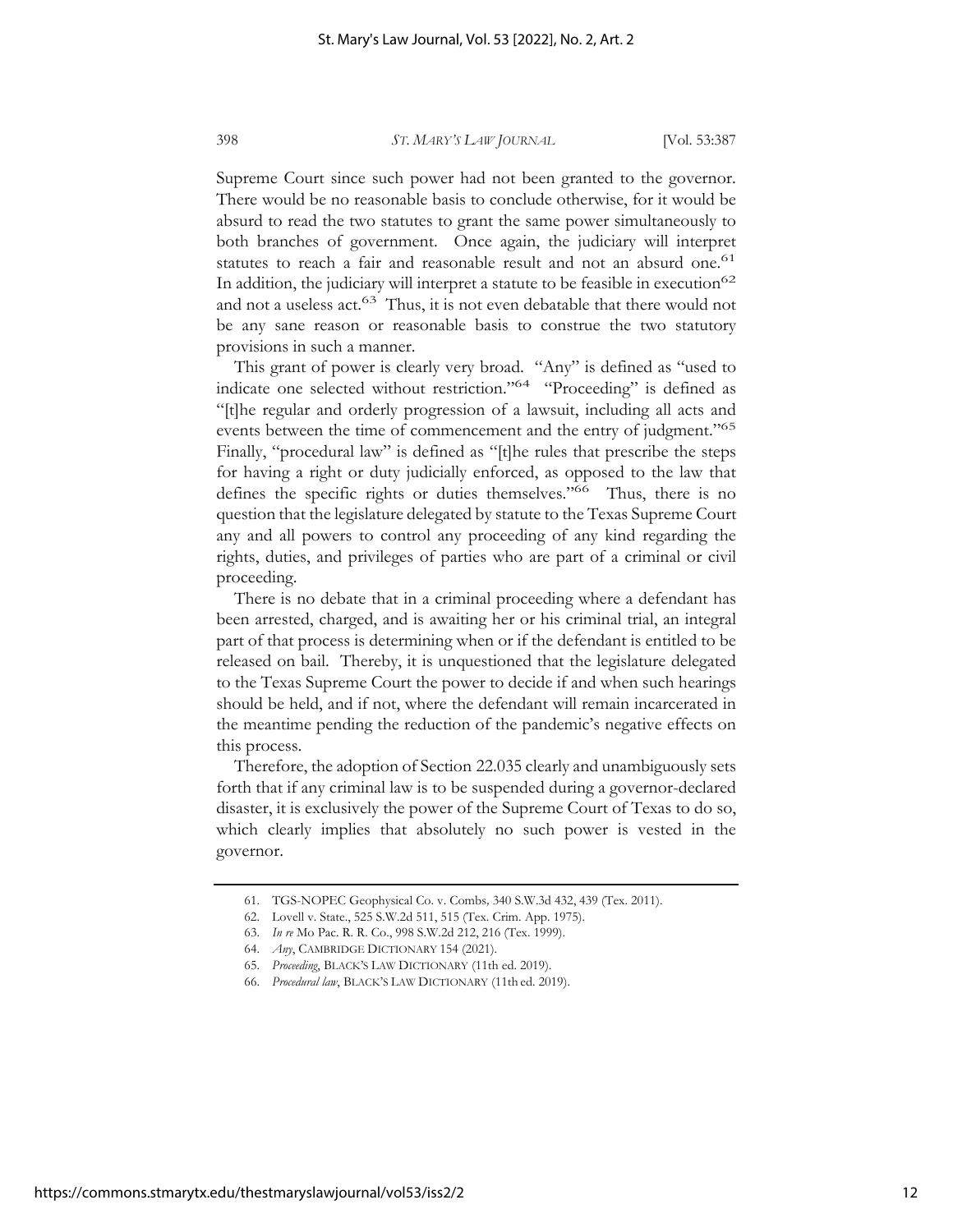It also appears that not only did the legislature delegate to the Supreme Court of Texas the power to regulate the proceedings of any and all courts regarding any and all types of hearings during the pandemic, the legislature was constitutionally required to do so. The Texas Supreme Court has held that, not only does the Texas Constitution give express grants of power to the judiciary, there are inherent powers woven into the fabric of the Texas Constitution by virtue of their origin in the separation of powers provision of our state's Constitution.67 The inherent judicial power of a court is not derived from legislative grant or a specific constitutional provision, but from the very fact that the court has been created and charged by the Texas Constitution with certain duties and responsibilities. The inherent powers of a court are those which it may call upon to aid in the exercise of its jurisdiction in the administration of justice, and in the preservation of its independence and integrity.68 This power exists to enable our courts to effectively perform their judicial functions and to protect their dignity, independence, and integrity.<sup>69</sup> Thus, the Supreme Court of Texas has held, without hesitation, that in our adversary system, a court has not only the power, but the duty to do so.70

It is simply indisputable that if a court is unable to control the physical appearance of its criminally-charged defendants for any type of hearing required, it has lost its ability to function. That power could be impacted by releasing such persons due to a pandemic or by their illegal and involuntary detention in a prison environment that could lead to a severe illness and/or death. Without debate, the timely appearance of a defendant in the criminal justice system is the fundamental prerequisite for a rule-of-law judiciary to maintain its dignity, independence, and integrity to ensure our citizenry that those who violated the law will answer for it in a court of law.

Finally, the absolute proof of legislative intent is apparently the clear and unambiguous language of the statute.<sup>71</sup> As the Supreme Court of Texas has long held, if the disputed statute is clear and unambiguous, the statute should be given its common, everyday meaning.<sup>72</sup> Section 22.0035(b)

<sup>67.</sup> TEX. CONST. art. II, § 1.

 <sup>68.</sup> *See* Eichelberger v. Eichelberger, 582 S.W.2d 395, 398–99 (Tex. 1979) (describing the powers of Texas courts).

<sup>69.</sup> *Id.* 

<sup>70.</sup> P.U.C. of Tex. v. Cofer, 754 S.W.2d 121, 124 (Tex. 1988).

<sup>71.</sup> *See In re* Smith, 333 S.W.3d 582, 586–87 (Tex. 2011) (noting the legislature says what it means when it is stated in clear and unambiguous language).

<sup>72.</sup> *Id.* at 586.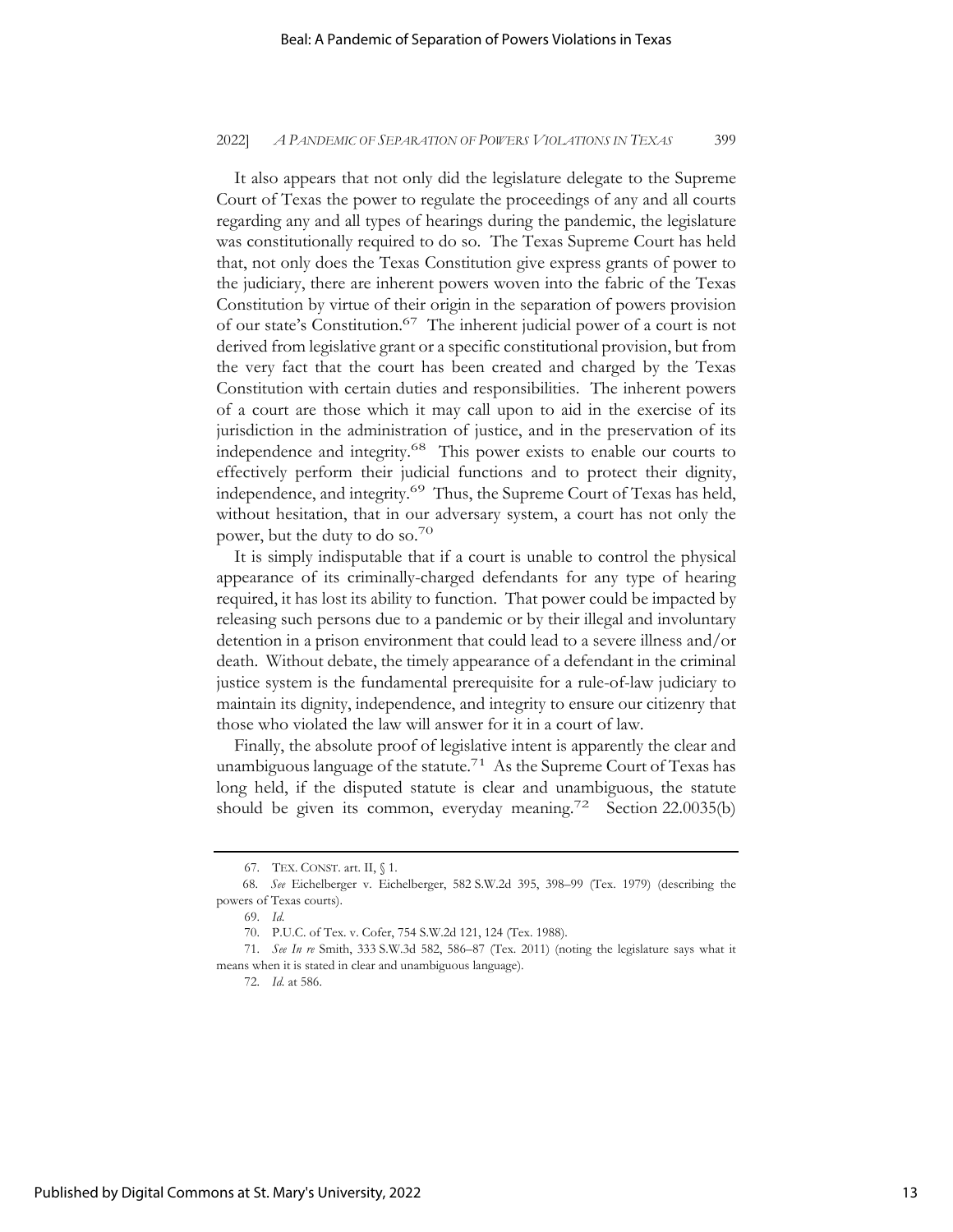begins with: "Notwithstanding any other statute ...."<sup>73</sup> "Notwithstanding" means "despite; in spite of."74 This is in effect an express statement to the governor that, even if he reasonably believed Chapter 418 vested him with power to control the judiciary, he in fact has absolutely no power over the entire justice system, or specifically, the criminal justice system and bail hearings. Nothing could be clearer, and it is simply impossible with this language to find that Chapter 418 in any way grants the governor power to suspend criminal procedural laws related to bail or to confine citizens in jail or prison when the statutes so provide for their physical release. Even if a court could be persuaded that it does, this opening phrase is clear legislative intent that such interpretation is a nullity.

## III. GOVERNOR ABBOTT INDISPUTABLY VIOLATED SEPARATION OF POWERS IN ISSUING EXECUTIVE ORDER 13

The Framers of the Texas Constitution clearly believed that separation of powers between our three branches of government was so important that they dedicated an entire article solely to that requirement:

*Section 1: SEPARATION OF POWERS AMONG THREE DEPARTMENTS. The powers of the government of the State of Texas shall be divided*  into three distinct departments, each of which shall be confided to a separate body of *magistracy, to wit: Those which are Legislative to one, those which are Executive to another, and those which are Judicial to another; and no person, or collection of persons being of one of these departments, shall exercise any power attached to either of the others, except in the instances herein expressly permitted.*75

As was discussed *supra*, 76 the governor exercises his constitutional power to faithfully execute the laws, but the question of the extent of power granted is simply an issue of statutory construction, which is ultimately determined by the judiciary. It goes without citation that an officer can misinterpret a statute, which is the very reason for the existence of the judiciary—to set him or her straight as to the legislative intent. Therefore, there is a strong argument that Governor Abbott's illegal Executive Order 13 was clearly not a violation of separation of powers, but merely a good faith mistake.

<sup>73.</sup> TEX. GOV'T CODE ANN. § 22.0035(b).

<sup>74.</sup> *Notwithstanding*, BLACK'S LAW DICTIONARY (11th ed. 2019).

<sup>75.</sup> TEX. CONST. art. II, § 1.

<sup>76.</sup> *See supra* notes 25–26 and accompanying text.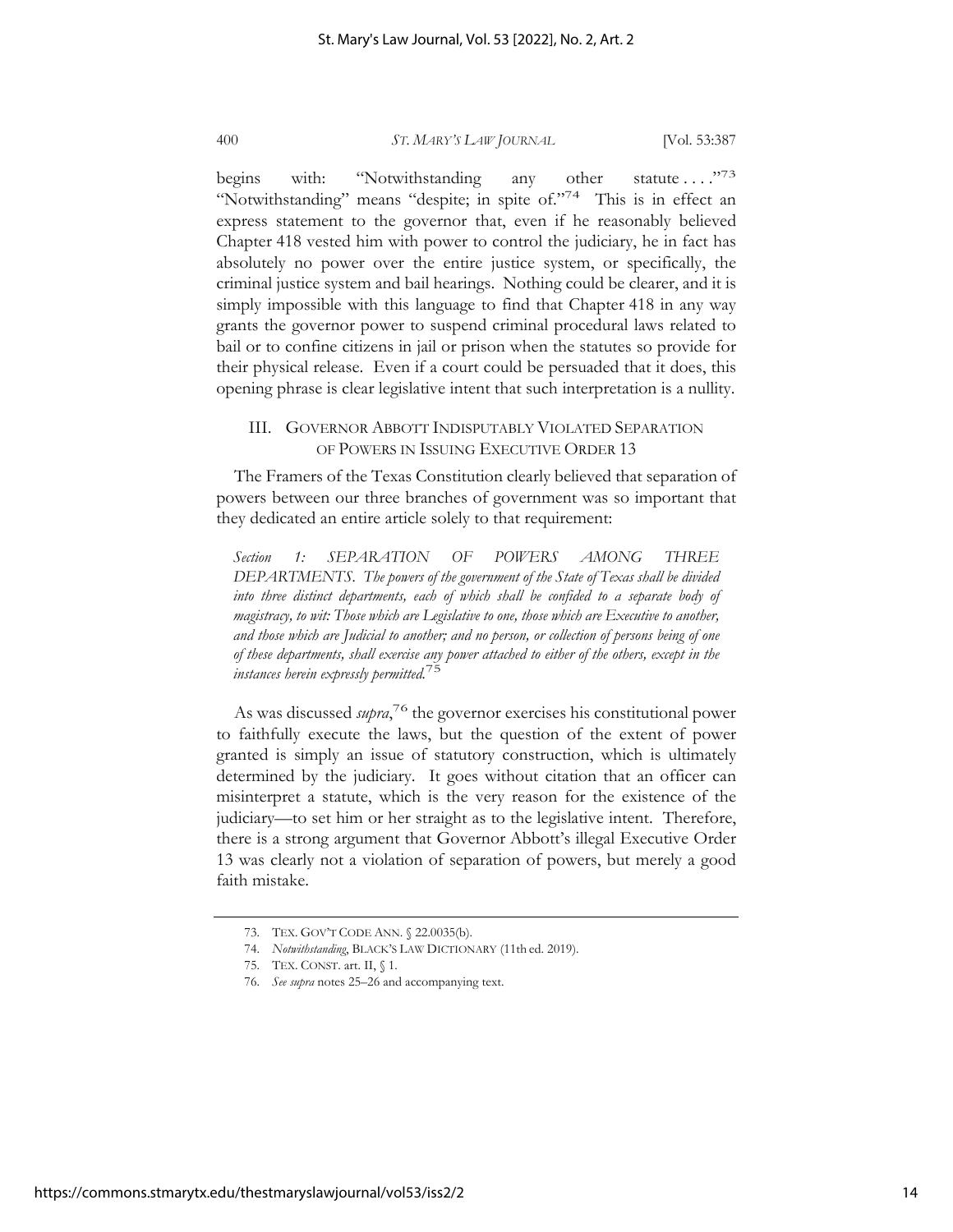However, first, it has been demonstrated that interpreting Chapter 418 as granting him control over 447 district courts and 500 county courts, having the ability to suspend criminal procedure statutes, and subjecting them to possible criminal prosecution if they fail to follow an executive order has absolutely no basis in the language of the statute.<sup>77</sup> Second, a different statutory provision adopted eleven years ago delegated the very same power exclusively to the Texas Supreme Court.<sup>78</sup> Third, the Texas Supreme Court has held for over forty years that the judiciary, as a constitutional creature, has the inherent constitutional power to maintain control of the district courts and county courts in the administration of justice and to protect the dignity, independence, and integrity of the judicial system.<sup>79</sup>

With absolutely no statutory or constitutional power, Governor Abbott seized the control of the judiciary, suspended laws he has no authority to suspend, and threatened almost one thousand judges with criminal prosecution if they do not obey his orders instead of those of the Texas Supreme Court. That act simply is a gross usurpation of judicial powers, and there is absolutely no reasonable legal defense to negate that legal conclusion.

Even more troubling is the concern cited by the governor in Executive Order 13 that the existing bail laws were a threat to the public welfare was not new.80 It was the exact basis for attempting to repeal and/or amend the existing statutes that Governor Abbott has suspended for two legislative sessions during the pandemic, but the bills died in the houses.<sup>81</sup> Therefore, in the minds of the governor and his staff, the factual basis to wholly suspend the criminal statutes had absolutely nothing uniquely to do with the pandemic per se, but constituted a long term, ongoing problem. In fact, Governor Abbott stated at the beginning of the 2021 Legislative Session that reforming the existing bail laws was a priority for the governor's office because "Texas has a broken bail system that allows dangerous criminals to go free."82 That is clearly not a disaster/pandemic problem, but an ongoing institutional problem.

<sup>77.</sup> *See supra* notes 25–51 and accompanying text.

<sup>78.</sup> *See supra* notes 56–74 and accompanying text.

<sup>79.</sup> *See supra* notes 70–71 and accompanying text.

<sup>80.</sup> *See supra* notes 12–16 and accompanying text.

<sup>81.</sup> *See supra* notes 12–20 and accompanying text.

<sup>82.</sup> Jeremy Wallace, *Gov. Greg Abbott Calls for Another Fix to 'Broken Bail System'*, HOUSTON CHRONICLE (Jan. 21, 2021), https://www.houstonchronicle.com/politics/texas/article/Gov-Greg-Abbott-calls-for-another-fix-to-15888901.php [https://perma.cc/SEE8-SVWU].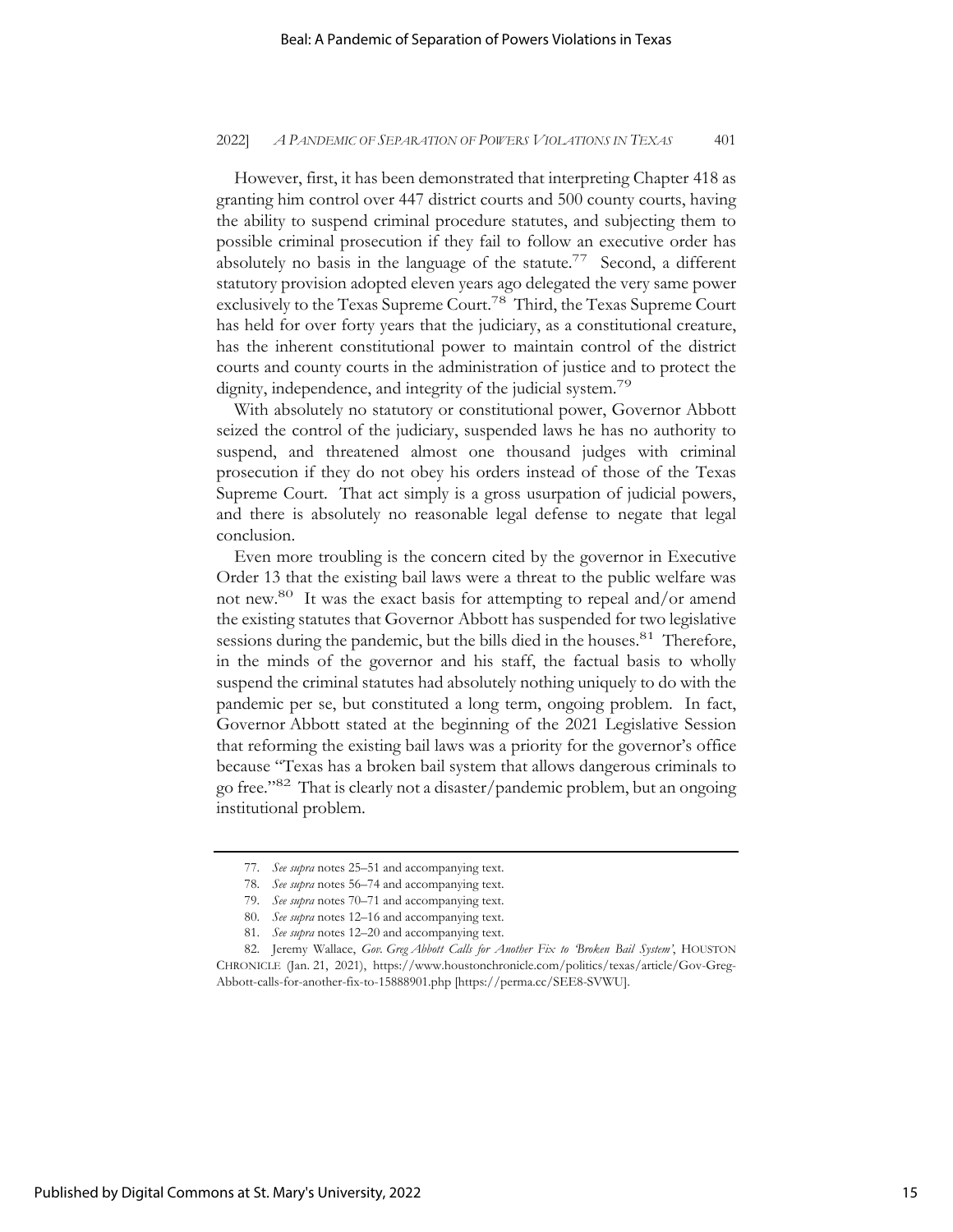This appears to be overwhelming evidence that Governor Abbott has had major frustration with the legislature's inability to fix the bail system for years, and he merely used the pandemic as a cover to nullify the bail laws he deplored. There is simply no evidence how the pandemic itself created a higher danger or risk to the general public by the bail system operating as usual. In fact, clearly the Supreme Court of Texas did not believe so, for the court took no action to curb releases from jail under its statutory or constitutional authority.

This appeared to be validated by a press release of Attorney General Paxton. He indicated the health and safety of Texans was paramount during the pandemic. He then made the most remarkable statement that "a health crisis cannot be used as an excuse to override the rule of law."83 This statement is the actual reverse of what happened. The governor utilized his disaster power to override the criminal procedure bail laws that had been in place and applicable for years.

Governor Abbott simply utilized Chapter 418 to literally take over the Judicial system as to whether or not a citizen would be released on bail.

# IV. THE TEXAS SUPREME COURT VIOLATED THE SEPARATION OF POWERS PROVISION BY ALLOWING GOVERNOR ABBOTT TO SEIZE ITS CONSTITUTIONAL AND STATUTORY POWER

## A. *Supreme Court's Failure to Exercise Its Inherent and Statutory Power to Nullify Executive Order 13 Violates Separation of Powers*

It has been established that Section 22.0035(b) grants the Supreme Court of Texas the exclusive, express power to suspend bail statutes and to order district and county court judges on how to proceed with such requests during the pandemic.<sup>84</sup> It has also been established that the Supreme Court of Texas would clearly be aware that Chapter 418 did not confer power on the governor to suspend bail statutes, to order judges on how to conduct or not conduct bail hearings, and to suspend bail statutes by executive order.<sup>85</sup> Nothing could be clearer than the beginning phrase of this section that states

<sup>83.</sup> Press Release, Ken Paxton, Attorney General of Texas, AG Paxton Defends Governor Abbott's Executive Order Prohibiting the Release of Dangerous Individuals from Dallas Jails; (April 15, 2020), https://www.texasattorneygeneral.gov/news/releases/ag-paxton-defends-governorabbotts-executive-order-prohibiting-release-dangerous-individuals-dallas [https://perma.cc/V3FA-QQCC].

<sup>84.</sup> *See supra notes* 56–74 and accompanying text.

<sup>85.</sup> *See supra* notes 25–55 and accompanying text.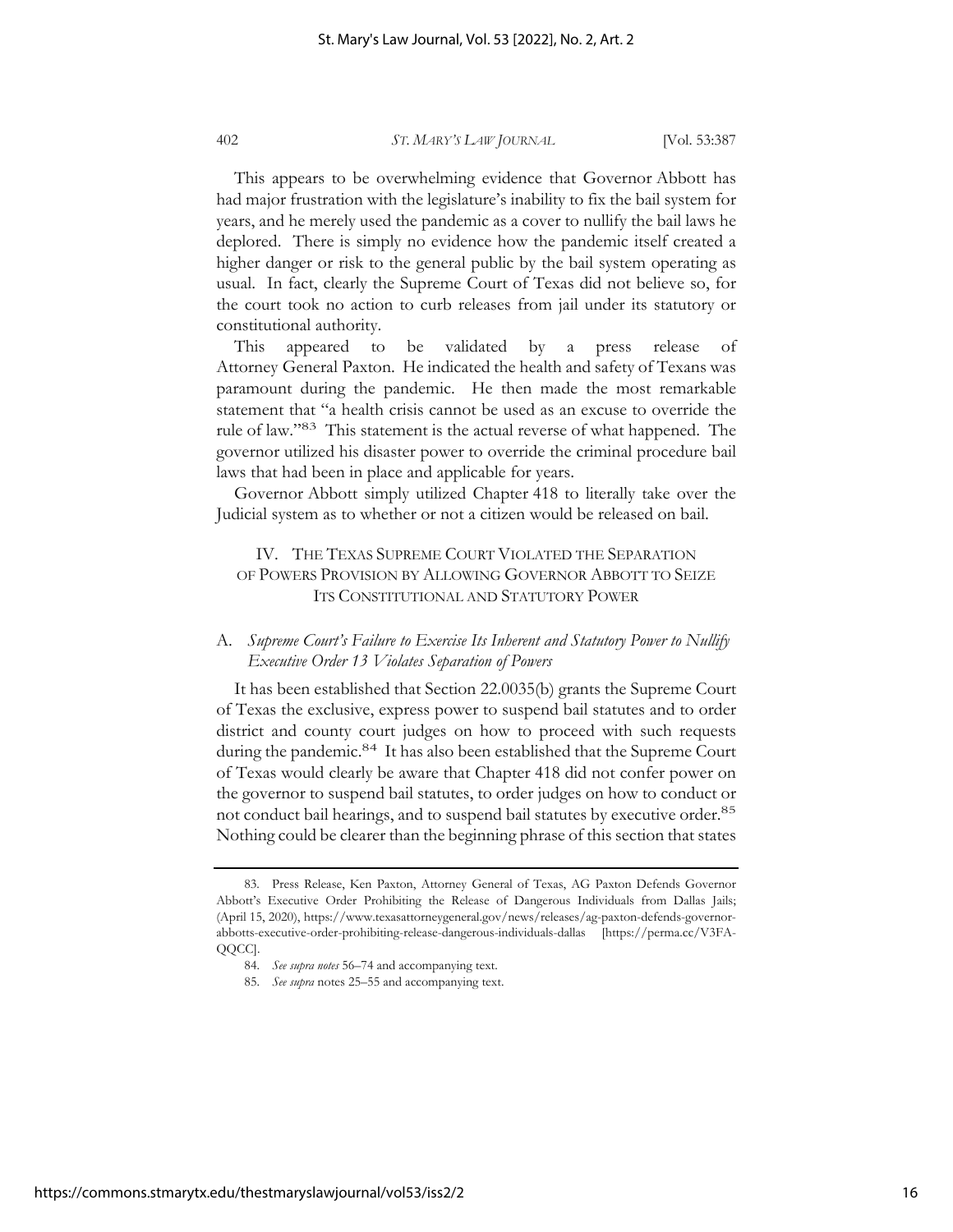"Notwithstanding any other statute . . . ."86 Finally, it has been established that the Supreme Court of Texas has held they have the constitutional, inherent power and *duty* to aid in the administration of justice and to preserve the independence and integrity of the Court.87 This is further buttressed by the fact that the Texas Code of Judicial Conduct requires the Court to diligently and promptly discharge its administrative responsibilities.<sup>88</sup>

Therefore, the Supreme Court of Texas knew from the day that Governor Abbott's Executive Order 13 was issued that it was a nullity and did not have the force and effect of law. The Texas Supreme Court knew it had the unqualified power, statutorily and constitutionally, to issue an order relating to the criminal bail statutes and to direct all district and county court judges on how they were to proceed in determining bail requests during the pandemic. This did not necessitate a lawsuit to be filed, but merely the issuance of an administrative order. The Supreme Court of Texas clearly understands how to exercise this power since it has issued, up until the time of this writing, 34 Emergency Orders pursuant to Section 22.0035 on the basis of Governor Abbott's Proclamation that a disaster was occurring throughout the State of Texas due to the coronavirus pandemic.89 By failing to act, the Court violated its constitutional duty to protect the integrity of the Court and violated separation of powers to allow the governor's unlawful order to control the constitutional duties of the Court and the district and county court judges.

Yet, the Supreme Court of Texas has done nothing, allowing Governor Abbott's invalid order to remain in effect that on its face applies to nearly a thousand judges holding bail hearings and thousands of incarcerated citizens seeking release. The Court need not in any way formally declare the governor's order invalid or place in their order a statement that the judges are to disregard the governor, for there is no question that all of the judges would know that it was invalid and that the valid authority was vested in the Supreme Court. The Supreme Court of Texas could even conclude the governor was correct about the bail situation and issue an emergency order nearly identical to that of the governor's order. However, it would then be lawful so that all the judges could lawfully deny

<sup>86.</sup> TEX. GOV'T CODE ANN. § 22.0035(b).

<sup>87.</sup> *See supra* notes 67–70 and accompanying text.

<sup>88.</sup> Tex. Code of Jud. Conduct, Canon 3(C)(1), *as reprinted in* TEX. GOV'T CODE ANN., tit. 2, subtit. G., app. B. (As Amended by the Supreme Court of Texas through July 10, 2019).

<sup>89.</sup> *See supra* note 12 and accompanying text.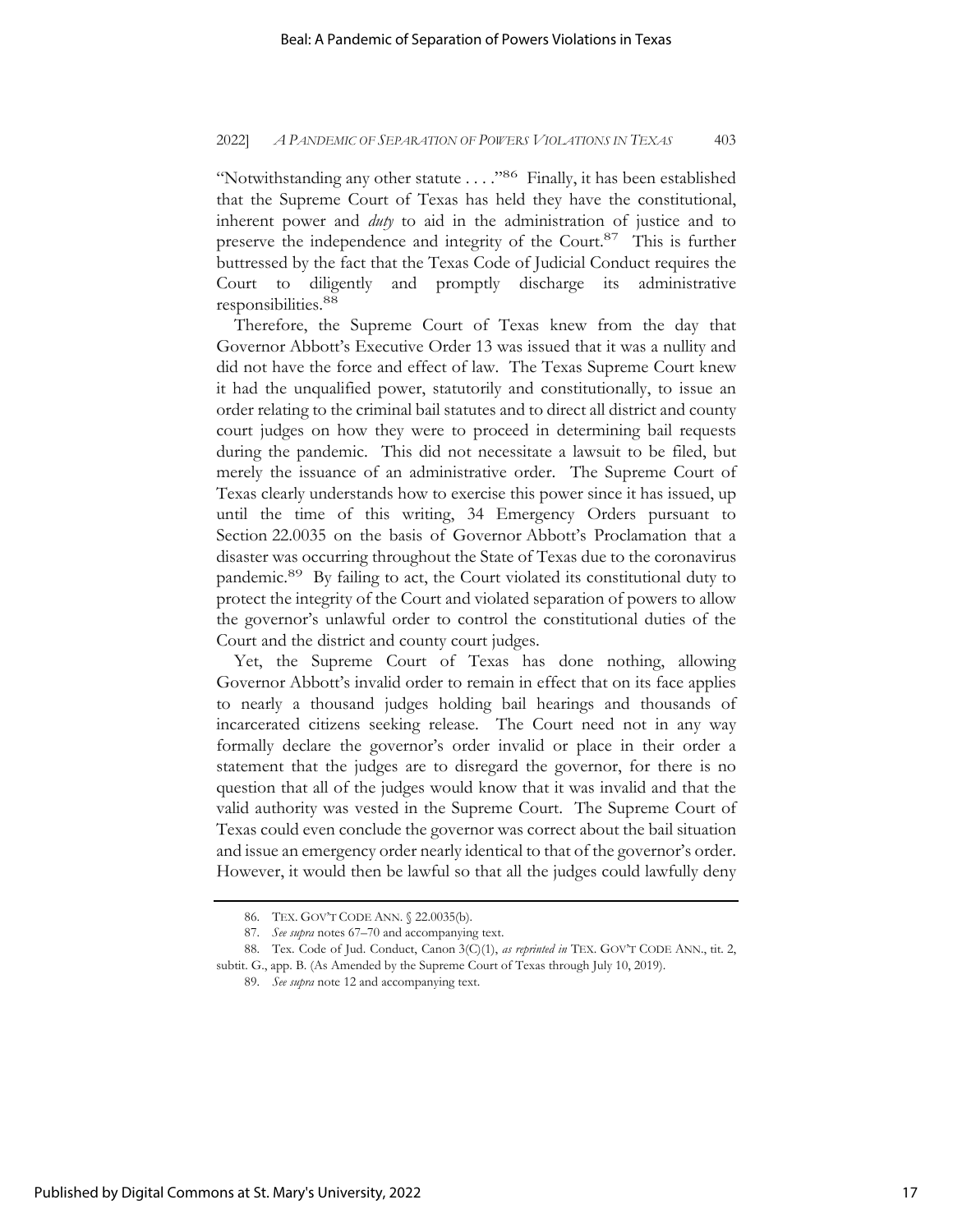bail and not be subject to the unconstitutional, yet real threat, of being prosecuted by the local district or county attorney for violating Executive Order 13.

Why would the Supreme Court of Texas initially not act and continue to not act? Why would the Court not easily conclude the independence of the judiciary is severely compromised by the governor usurping its own power and threatening judges with criminal prosecution for doing their constitutionally mandated job? Why would the Court not view the governor's order as a threat to its integrity when nearly a thousand judges are unlawfully denying citizens release from confinement which these citizens are currently entitled to under the law? There is simply no known or obvious reason for their non-action. Yet it is clear that it blatantly violates the Code of Judicial Conduct that mandates an independent and honorable judiciary that is indispensable to justice in our society.<sup>90</sup>

However, there can be no debate that this real scenario is a blatant violation of separation of powers that stands equally beside the unconstitutional acts of Governor Abbott.

# B. *The Supreme Court's Willingness to Hear and Decide a Legal Challenge by Houston District Court Judges Violates Separation of Powers and the Code of Judicial Conduct*

Sixteen Houston County Criminal County Courts of Law Judges sued the governor and the attorney general, alleging constitutional violations and that the governor had acted outside of his statutory power.<sup>91</sup> A Travis County district judge held in favor of the Houston judges and issued a temporary restraining order against Executive Order 13.92 The governor and attorney general then filed an emergency petition for writ of mandamus and a motion to stay in the Texas Supreme Court.<sup>93</sup>

What is truly remarkable is that the Court sat and decided to determine the writ at all. As it has been established, the only reason that Executive Order 13 was subject to challenge is due to the failure of the Texas Supreme Court to issue its own emergency order to replace it. The writ dispute could have been resolved at any time before or during the activation of the Court's

<sup>90.</sup> Tex. Code of Jud. Conduct, Canon 1, *as reprinted in* TEX. GOV'T CODE ANN., tit. 2, subtit. G., app. B. (As Amended by the Supreme Court of Texas through July 10, 2019).

 <sup>91.</sup> *In re* Abbott, 601 S.W.3d 802, 806 (Tex. 2020).

 <sup>92.</sup> *Id.* at 807.

 <sup>93.</sup> *Id.*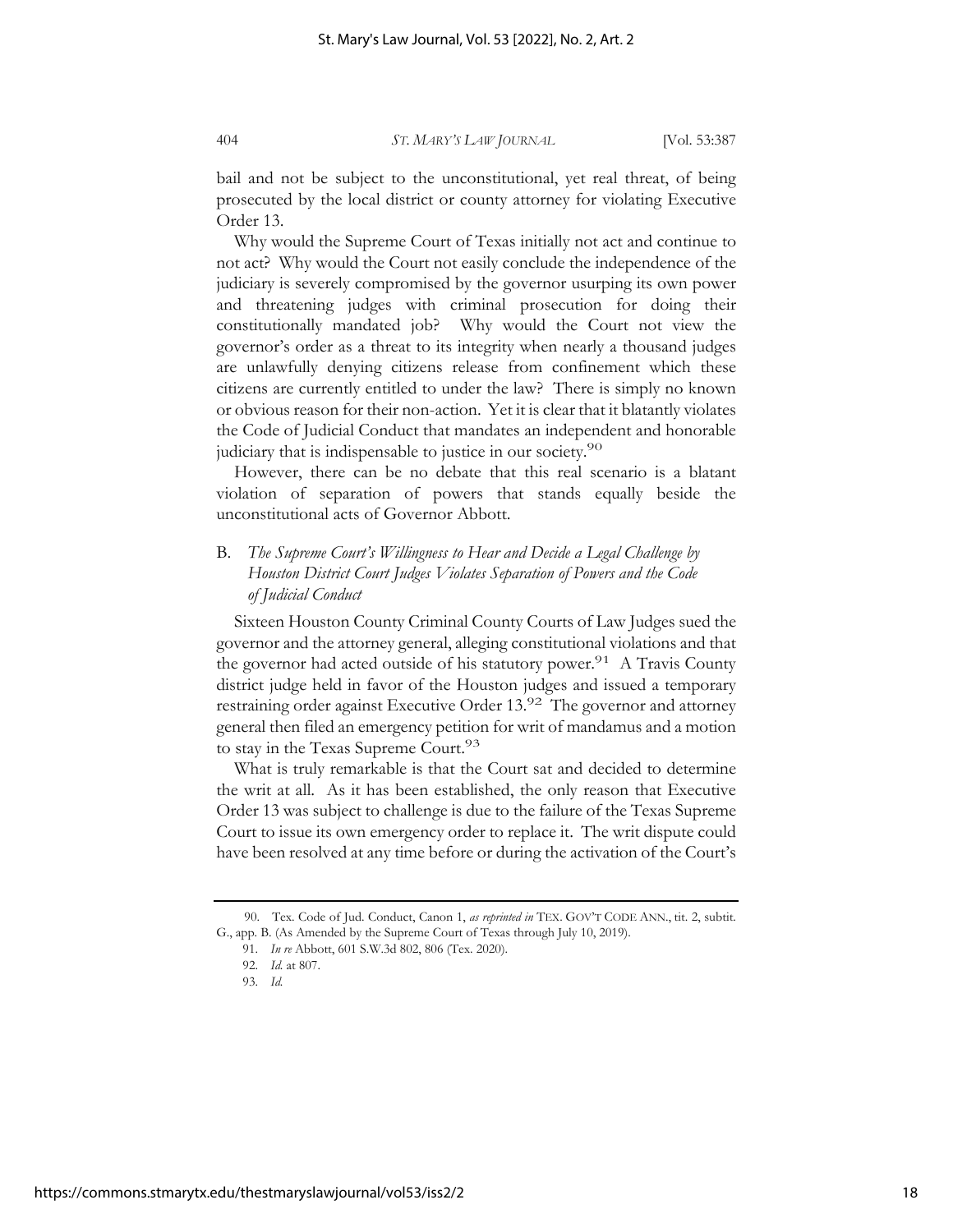jurisdiction by the mere issuance of an emergency administrative order by the Supreme Court. In essence, all nine members of the Supreme Court of Texas were unnamed parties to the controversy and most obviously, they could not be impartial because they would have to defend themselves for their failure to act and their violations of the Code of Judicial Conduct.

The Code clearly prohibits the Court from deciding matters in which they are disqualified or where recusal is appropriate.<sup>94</sup> There is no question the full Court was prohibited on both counts by being, in essence, unnamed parties to the dispute, and that on the basis of a separate and distinct power, the Constitution and the disaster statute, the Court could fully resolve the controversy at any time. Why did the Court proceed to hear and decide the emergency writ? It is simply unknown.

Was there a bona fide legal basis to make this controversy go away on a non-merit basis, and thereby to dismiss it? The Houston judges strongly asserted that they had standing to bring this lawsuit, for the governor and attorney general were clear, based on certain statements they had publicly made, that the judges would be prosecuted.<sup>95</sup> However, in briefing, the governor and attorney general both stated they had no legal authority to do so, for that was vested in the independent, local district attorneys. Further, they both stated that they had no intention to affirmatively enforce Executive Order 13<sup>96</sup> However, the governor and attorney general in no specific words assured the court they would even attempt to dissuade an independent, local district attorney from doing so. Based solely on the statements of the governor and attorney general, the Texas Supreme Court held that it was simply unsubstantiated speculation that prosecutions would materialize, which was insufficient to establish a credible threat of prosecution of the sitting district and county judges. In sum, the sixteen judges lacked constitutional standing to sue.<sup>97</sup>

It is truly difficult to conclude the Court's holding is reasonable when a judge knows the very act that he or she might take (granting bail) is clearly a violation of the law. Further making the Court's holding difficult to find reasonable is that an independent district attorney, who has no direct dependence on or subject to any order of how to perform his or her job by the governor or attorney general, will simply comply with the requests of

<sup>94.</sup> Tex. Code of Jud. Conduct, Canon 3(B)(1), *as reprinted in* TEX. GOV'T CODE ANN., tit. 2, subtit. G., app. B. (As Amended by the Supreme Court of Texas through July 10, 2019).

<sup>95.</sup> *In re Abbott*, 601 S.W.3d at 808–09.

<sup>96.</sup> *Id.* at 812.

<sup>97.</sup> *Id.* at 809.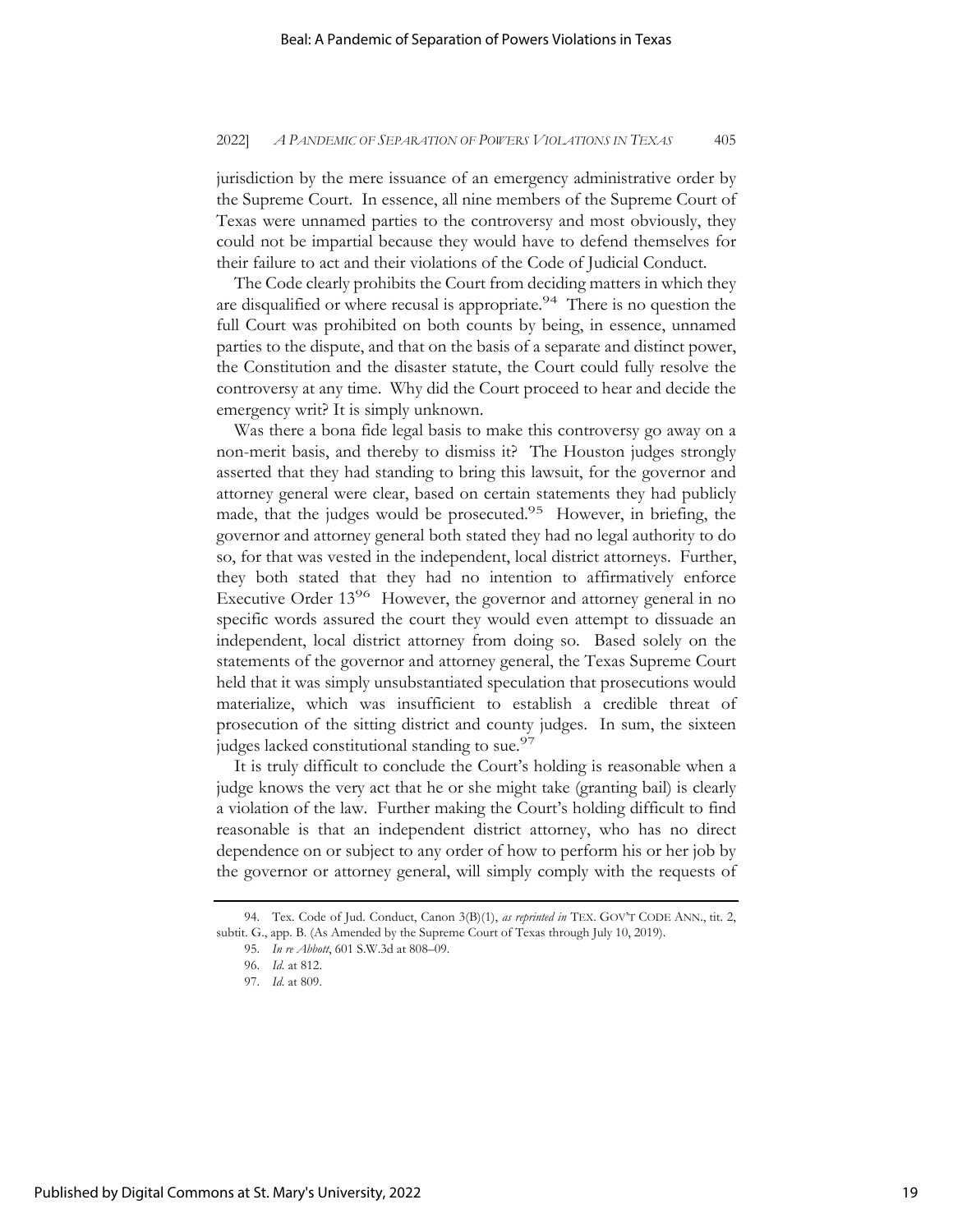the same to not prosecute the judge when he or she has an airtight case of conviction. The truly unusual and novel act of these sixteen judges suing the governor and attorney general might be considered very persuasive evidence that the court clearly weighed the evidence of potential prosecution incorrectly. In hindsight even more so, since at the time of the writing of this Article, none of the nearly one thousand judges have ruled in a bail determination that Executive Order 13 is invalid, suggesting a chilling effect on judges following the decision. Further, the governor has never amended Executive Order 13 to expressly exclude the judges from prosecution.

However, by eliminating, in the Court's mind, any direct, personal threat or injury to the judges, it was a foregone conclusion that the writ of mandamus would be granted to dissolve the injunction and to dismiss the lawsuit.<sup>98</sup> Generally, when a judge is confronted with a law that he or she believes is invalid for whatever reason, the Court stated the absolute obvious conclusion that all lawyers and judges understand regarding how the judicial system works: "Nor can one judge file a lawsuit against the executive branch that asks another judge to clarify the rule of decision the plaintiff judge should apply in his or her courtroom, as the judicial plaintiffs have done here."<sup>99</sup> Therefore, the emergency writ was granted and the lawsuit was dismissed.<sup>100</sup>

Conveniently, this ruling eliminated the need for the Court to alter the status quo. If a decision on the merits of the legality of Executive Order 13 was forced upon the Court, this Article has established that the clear and unambiguous language of the applicable laws would have forced the Court to strike it down as illegal. However, that did not happen due to the Court's own interpretation of constitutional standing and determining the motives of district attorneys exercising prosecutorial powers. Therefore, up until the writing of this Article, the Texas Supreme Court continues to violate separation of powers by failing to exercise both its constitutional duty and statutory powers to administratively nullify Executive Order 13, and thus, continues allowing a severe impact on the honesty and integrity of the judiciary by forcing district and county judges to unlawfully hold citizens in jail due to an executive order that violates the law and the Constitution.

<sup>98.</sup> *Id.* at 813.

<sup>99.</sup> *Id.*

<sup>100.</sup> *Id.* at 813.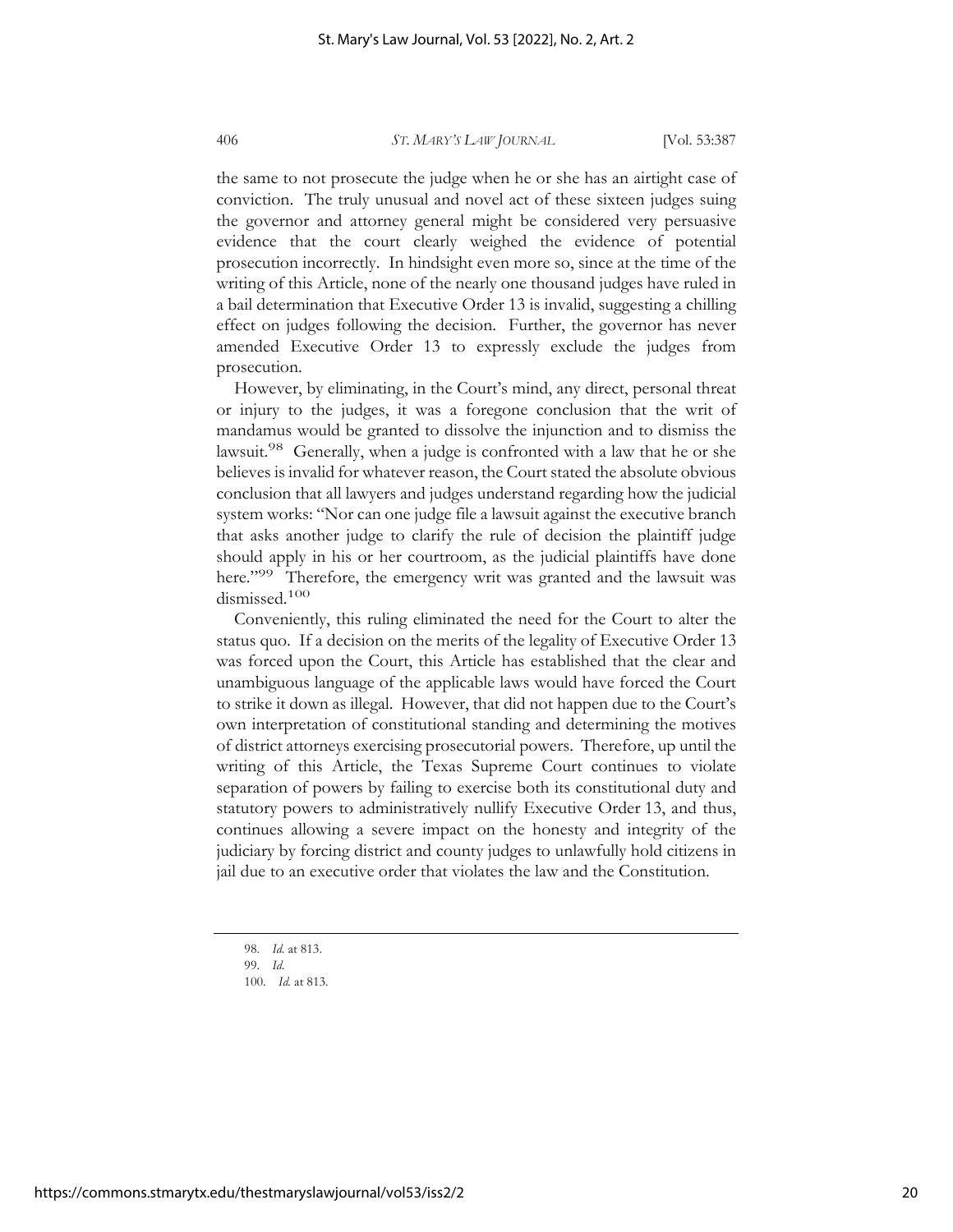Yet, these conclusions are disputed by Attorney General Paxton who, following the dismissal of the lawsuit avoiding a ruling on the merits of Executive Order 13, stated: "The court's ruling rightly upholds the rule of law and maintains the integrity of our criminal justice system."<sup>101</sup> The decision obviously did nothing of the sort, but instead allowed an illegal order to remain in effect despite the Texas Supreme Court's power to nullify it.

# C. *The District and County Court Judges Are Violating Separation of Powers and the Code of Judicial Conduct*

In analyzing these acts by governmental officers, it could appear to some that the district and county court judges are victims in this scenario by being subject to an unlawful executive order and a Supreme Court who is unwilling to exercise its constitutional and statutory power to remove it. Even in the outrageous context that the Supreme Court was considering a challenge to the executive order by judges, it could not help but chastise the judges by stating: "the executive branch cannot criminally prosecute judges for deciding cases based on what they understand the law to be. We appeal judicial decisions we don't like; we don't jail the judges."<sup>102</sup> The Court continued:

Moreover, even if criminal prosecution of judges were genuinely threatened, the plaintiffs [judges] offer no reason to doubt that long-established principles of judicial immunity provide adequate protection . . . . Judicial immunity prevents such "domination by other branches" by giving a Judge absolute immunity from liability for official acts performed within the scope of his or her jurisdiction.<sup>103</sup>

So why are all of these judges paralyzed and unable to grant bail under existing valid law to these thousands of Texan citizens? They have the constitutional power to do so and it will be the rare district attorney who will prosecute based on the statements of the Court. Even if they do, the

<sup>101.</sup> Press Release, Ken Paxton, Attorney General of Texas, AG Paxton: Texas Supreme Court Over-turns Injunction Against Governor Abbott's Executive Order Prohibiting the Release of Dangerous Individuals, (Apr. 23, 2020), https://www.texasattorneygeneral.gov/news/releases/agpaxton-texas-supreme-court-overturns-injunction-against-governor-abbotts-executive-order [https:// perma.cc/4Y8Q-SH8M]

<sup>102.</sup> *In re* Abbott, 601 S.W.3d at 809.

<sup>103.</sup> *Id.* at 813.